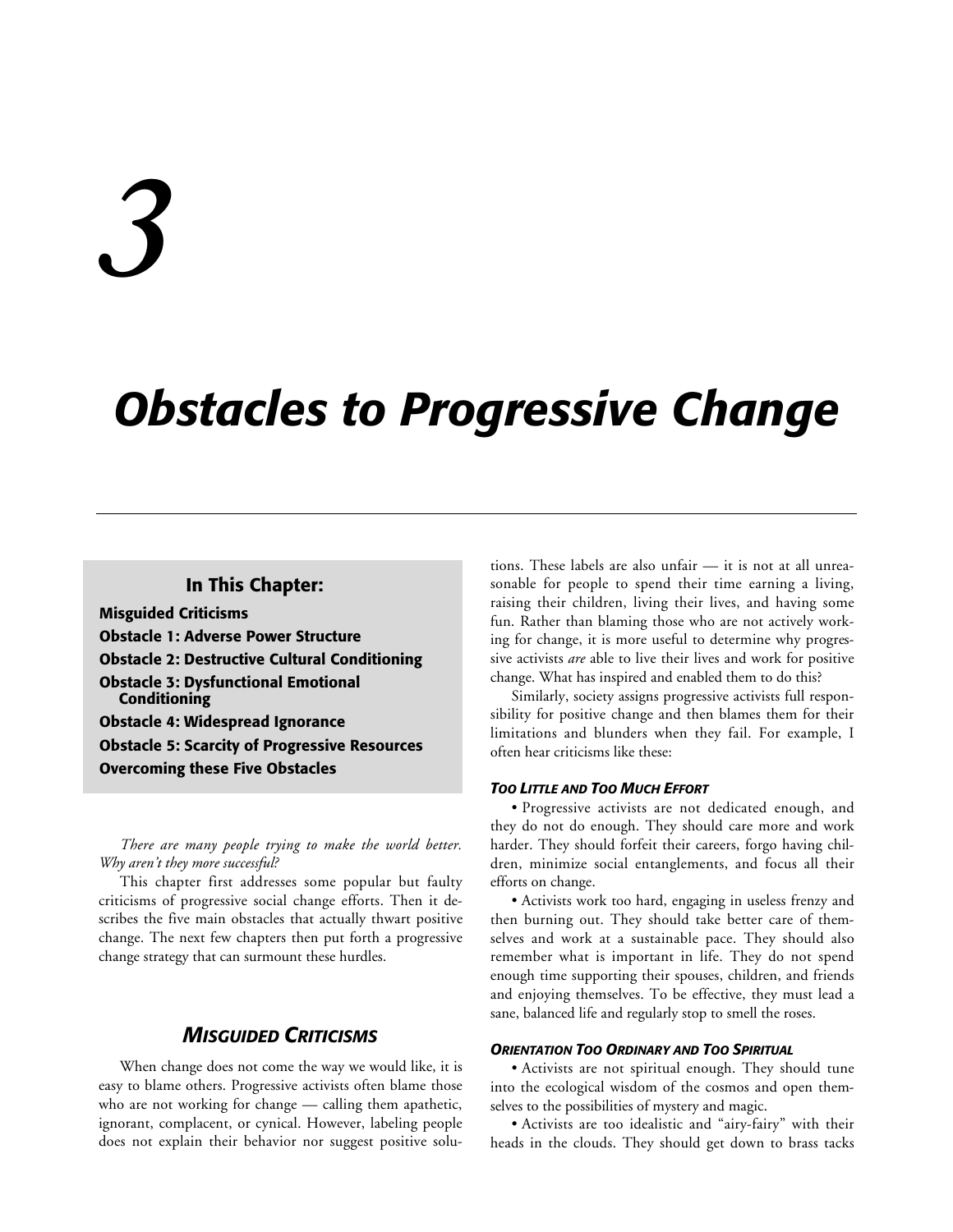and do the hard, demanding work necessary to bring about change.

#### *TOO MUCH PLANNING AND TOO MUCH SPONTANEITY*

*If we could first know where we are, and whither we are tending, we could then better judge what to do, and how to do it.* — Abraham Lincoln

• Activists spend too much time meeting with each other to discuss how to create change and not enough time actually doing it.

• Activists do not spend enough time considering the consequences of their actions. They too often act impulsively without adequate analysis or discussion with others — then make grievous mistakes.

#### *TOO LITTLE AND TOO MUCH CONSIDERATION OF THE POOR*

• Activists build too few organizations of working-class people and the poor — those who can easily see how they are oppressed and will fight on their own behalf.

• Activists spend too much time focusing on the underclass. The poor are too downtrodden to work coherently for progressive change. Those who do work for change only selfishly want to get more for themselves — they will not fight for the common good. Moreover, activists only want to align themselves with the victims of society because they pity them or identify with their pain.

#### *TOO LITTLE AND TOO MUCH CONSIDERATION OF THE ELITE*

• Activists focus too little on educating members of the elite — those who are prosperous enough that they can attend to the common good and who can use their power and resources to end oppression.

• Activists spend too much time cozying up to the elite. The elite are inherently antagonistic to any substantive progressive change. Moreover, activists only want to align themselves with the elite because they envy their wealth and privilege.

#### *NOT ENOUGH PURITY AND TOO MUCH*

• Activists should not compromise their ideals by working with others who do not share their goals. Those who share ideals should go it alone, even as a member of a small sect if necessary.

• Activists should work together in large groups and coalitions to garner enough power to create big changes instead of working in small, fragmented groups.

#### *FOCUS TOO NARROW AND TOO BROAD*

• Activists should work on every important problem, not just their few pet issues. All issues are connected and all are important.

• Activists should all work together on one single issue instead of scattering their efforts on a thousand different projects.

#### *NOT ENOUGH FOCUS ON POLITICAL, CULTURAL, AND PERSONAL CHANGE*

• Activists should focus pragmatically on electing progressive legislators to office by working within the Democratic Party.

• Activists should create a new political party so they can promote a truly progressive platform, even if their candidates fail to win office.

• Activists should ignore politicians and act directly to educate people and to acquire power.

• Activists should forget power and focus on shifting cultural paradigms instead.

• Activists should focus inward on their own complicity with evil and work to overcome their own power-tripping, racism, sexism, and classism.

#### *NOT ENOUGH ATTENTION ON THE FUTURE AND ON THE PRESENT*

• Activists should strive to teach their children progressive ideals and hope that an enlightened next generation can change society.

• Activists must change the world now so their children can grow up uninjured by current problems.

#### **Miss the Mark**

Though contradictory, these are all reasonable criticisms. Each of them reflects an important truth about the nature of society, and each may be an apt criticism of a particular change effort. Activists make many mistakes and often choose foolish or counterproductive tactics. Their understanding of the world is often incomplete or wrong and the strategies they choose are often inappropriate. However, none of these criticisms really explains why progressive change efforts do not accomplish more, and none clearly points the way to fundamental change.

These criticisms and their implied solutions miss the mark. The world is complex and diverse, so efforts to change it will also be complex and diverse. In different situations, progressive activists must act in different ways. Sometimes they must work alone — other times they must work with other groups. Depending on circumstances, they must concentrate narrowly or sweep widely, focus on highest ideals or pragmatically choose to compromise, look inward or outward, focus on the present or look to the future, work long and hard or take a much-needed vacation.

*But why do activists so often choose the wrong response? And why, even when they choose seemingly effective means, do they still very often lose?*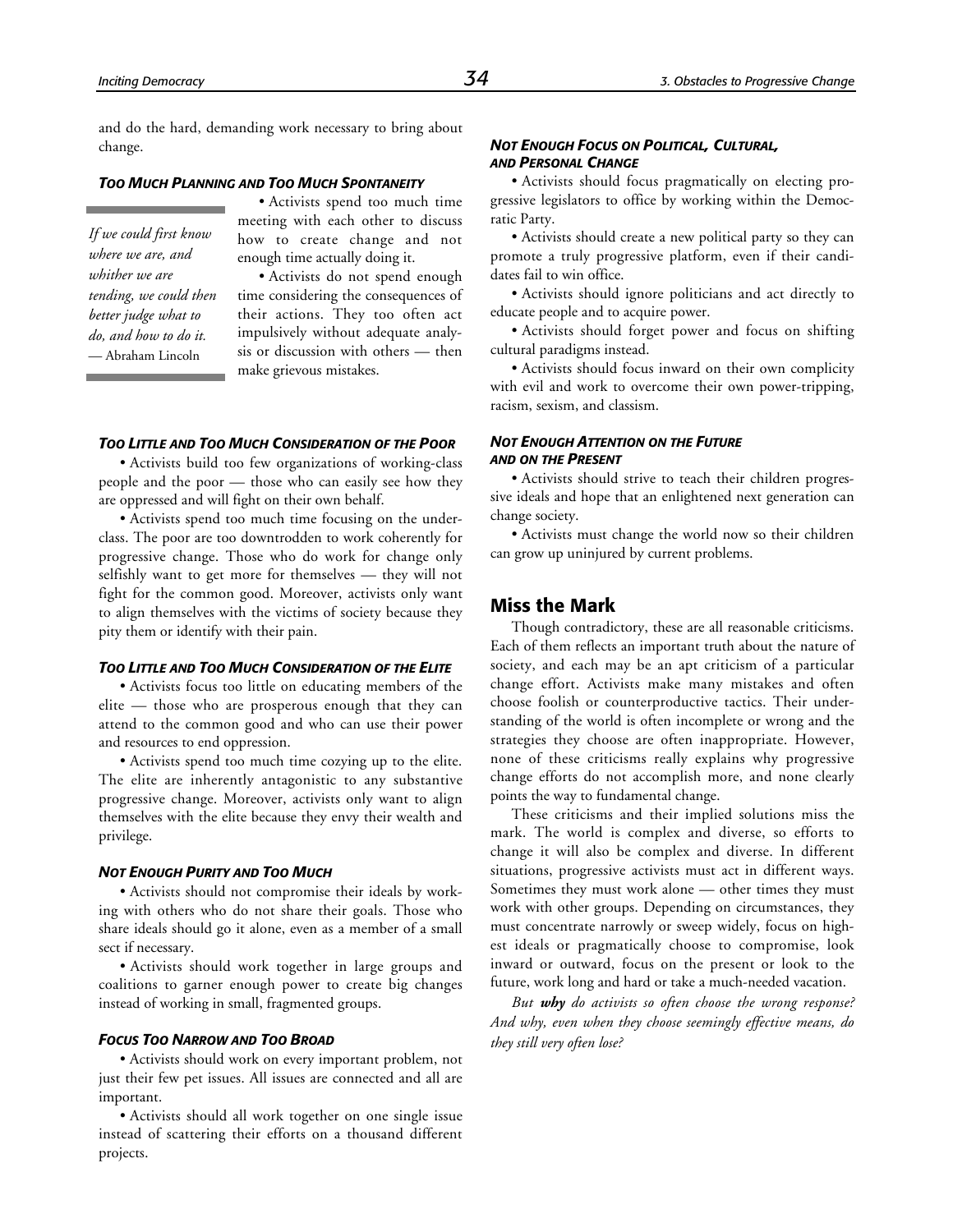#### **Five Primary Obstacles**

Rather than simply blaming ordinary people for not working for change or blaming progressive activists for their failures, it is better to probe much deeper to discover what actually holds back social change. Why are there so few people willing or able to work for positive change? Why do progressive activists err so often? Why is it so hard for them to succeed? What gets in the way?

I believe five main obstacles prevent progressive activists from creating a good society:

• **Adverse Power Structure**: Society's institutions and structures entice and coerce everyone into acting to perpetuate these institutions and social structures and to resist progressive change. In particular, powerful elite interests use their immense resources to thwart positive change. Regular people fear that if they stray from traditional paths they will be attacked or ruined financially.

# *OBSTACLE 1: ADVERSE POWER STRUCTURE*

Changing society requires changing both the way people relate to each other and changing the way societal institutions are structured. The particular way that our society is structured makes it extremely difficult to bring about fundamental positive change. Our institutions and social structures entice and coerce everyone into acting in ways that perpetuate existing institutions and social structures, even those that are quite destructive.

The people who are most hurt by the current system typically have little power to make changes. They do not have the authority to order change, the money to pay for change, nor the skills to persuade others to change. Moreover, they are taught that they deserve their fate and should passively accept it.

# **A Wall of Opposition**



• **Destructive Cultural Conditioning**: All of us grow up accepting societal norms, some of which are quite destructive. These norms powerfully dictate what is expected of us and what is permissible. Those who challenge or stray from the accepted norms in any significant way are usually criticized or ostracized.

#### • **Dysfunctional Emotional Conditioning**

All of us are hampered by internalized emotional injuries that have embedded fear and oppression deep within our psyches. This conditioning makes it difficult for us to change ourselves and often makes us resist progressive change.

• **Widespread Ignorance**: Most people do not know about progressive alternatives and do not have the skills to implement them. In addition, most progressive activists have few skills and little relevant experience working for change — which leads them to make many mistakes.

• **Scarcity of Progressive Resources**: Progressive activists have extremely limited financial resources, receive little personal support, and are too few in number.

Stacked together, these five obstacles comprise a huge barrier blocking positive change. Any serious effort to transform society fundamentally must overcome every one of these critical obstacles.

In contrast, those who have the most authority, money, and skills have a vested interest in maintaining the status quo. They are taught to believe they deserve their power and privilege and taught that they should actively fight to maintain the established order. If they feel pangs of conscience and decide to challenge the power structure or even if they just do not perform as much as is demanded by the system, they may lose their positions of power.

Most people have an intermediate level of power and awareness. They are partially hurt by the current structure, but also have a personal stake in maintaining it. They may see some of the problems caused by this structure, but they still mostly support it, often hoping that they can personally escape problems by garnering more power and money for themselves or aligning themselves with the elite.

No single person, even someone who is seemingly quite powerful, has enough power to individually bring about significant change against all the opposition generated by everyone else playing their assigned roles. Faced with broad opposition, people learn to accept the current system and to conform to its dictates, even if this means carrying out actions that oppress others.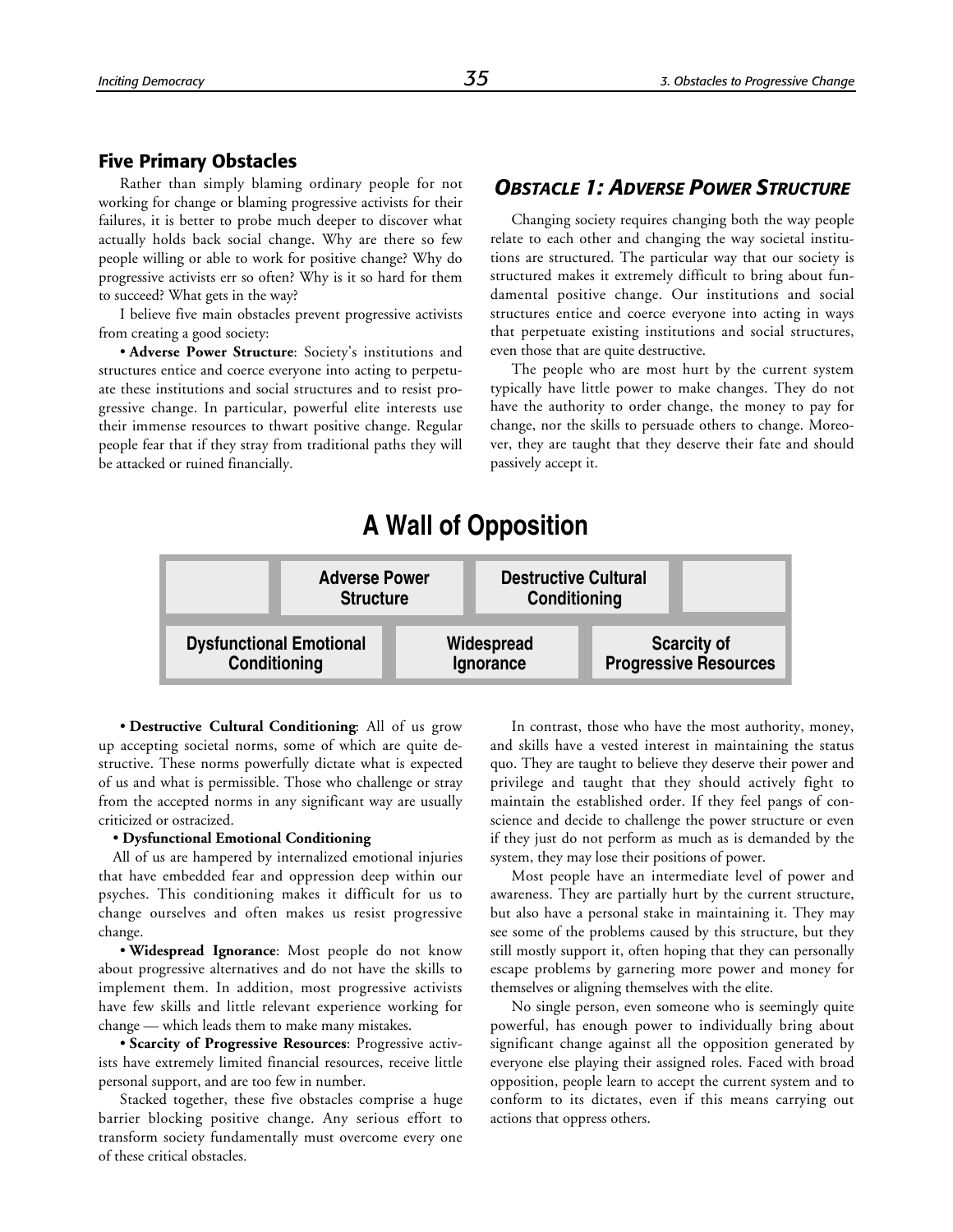# **At the Top**

Our society has developed in a way that has allowed a relatively small number of people to accumulate immense power and resources. Since they reap many benefits from the present system, these wealthy, privileged members of the "upper class" have a vested interest in maintaining the status quo. Though progressive change would greatly improve society as a whole, it would cause these affluent individuals to lose their special privileges. So typically, members of the upper class oppose progressive change, and with their immense power, they constitute a formidable obstacle.

Sociologists C. Wright Mills and G. William Domhoff call the people who fight to maintain the privileges of the upper class the "power elite." In a series of carefully documented books, they have systematically explored who constitute the power elite, how members of the elite exert power, and how they maintain their strength.<sup>1</sup>

To determine who constitute the power elite, Mills and Domhoff examined: (1) who garners most of the valued benefits of society (wealth, income, well-being); (2) who occupies important institutional leadership positions and makes societal decisions; (3) who wins when there are societal disagreements; and (4) who are considered by others to wield power. From this analysis, they conclude that the power elite encompasses primarily two sets of people: (1) leaders of the wealthy upper class who have the interest and ability to protect and enhance the privileged social position of their class; and (2) high-level employees of important businesses and organizations, particularly ones owned by the upper class. They find the power elite serves as the leadership group for the upper class and works largely on its behalf.

### **The Upper Class**

Domhoff estimates that the upper class in the United States is a relatively small group, comprising about one-half of one percent of the total population (about one million people). Though relatively few in number, members of the upper class own 20–25% of all wealth, own about half of all corporate stock, and exercise ultimate control over a significant portion of all business.2 They sit in a large number of the seats of power in the government and the corporate community.

Members of the upper class do not all know each other and they are not monolithic in their perspectives. However, most do share similar backgrounds, share similar lifestyles, vacation at the same resorts, and socialize in overlapping social circles. They identify with each other as the "elegant, refined, sophisticated, genteel, well-bred, upper echelon, best and the brightest." Given their shared position in society, they also generally share an interest in maintaining their power and privilege.

Some people join or leave the upper class as their wealth and status grows or shrinks. Nevertheless, membership generally changes slowly, usually bequeathed from elite elders to their elite heirs. To ensure continuity over time, private boarding schools, elite colleges, and upper crust social clubs mold upper class children and up-and-coming new members of the elite into a cohesive group.

#### **The Power Elite and the Power Structure**

The power elite is that select group with the desire and the ability to shape public policy — often with the goals of maintaining the power and wealth of the upper class and of resisting efforts to democratize society. The power elite does not include every upper class person nor is it limited to the upper class. Still, many members of the power elite are upper class and most of the rest are aligned with upper class interests.

The power elite is *not* a secret cabal conspiring to oppress other people. However, members of the power elite *are* powerful and influential. Most *do* share common interests. Many of them *do* meet together in a variety of forums (policy conferences, business meetings, trade conferences, social clubs, and friendship networks). Many *do* discuss and work out mutually satisfactory policy initiatives. Many *do* use their power to advance these initiatives.<sup>3</sup> Together, their efforts to "maximize profits for shareholders," "merge assets into more efficient units," "reduce labor costs," "increase productivity," "support and defend free enterprise," "overturn trade barriers," "defend property rights," "protect individual initiative," "stamp out immorality," "uphold law and order," "honor traditional family values," "maintain a strong defense," "reform government," and implement other seemingly innocuous and benevolent principles actually result in the oppression of billions of people here and abroad.

*The owners and top-level managers in large income-producing properties are far and away the dominant power figures in the United States. Their corporations, banks, and agribusinesses come together as a corporate community that dominates the federal government in Washington. Their real estate, construction, and land development companies form growth coalitions that dominate most local governments. Granted, there is competition within both the corporate community and the local growth coalitions for profits and investment opportunities, and there are sometimes tensions between national corporations and local growth coalitions, but both are cohesive on policy issues affecting their general welfare, and in the face of demands by organized workers, liberals, environmentalists, and neighborhoods.* — William Domhoff 4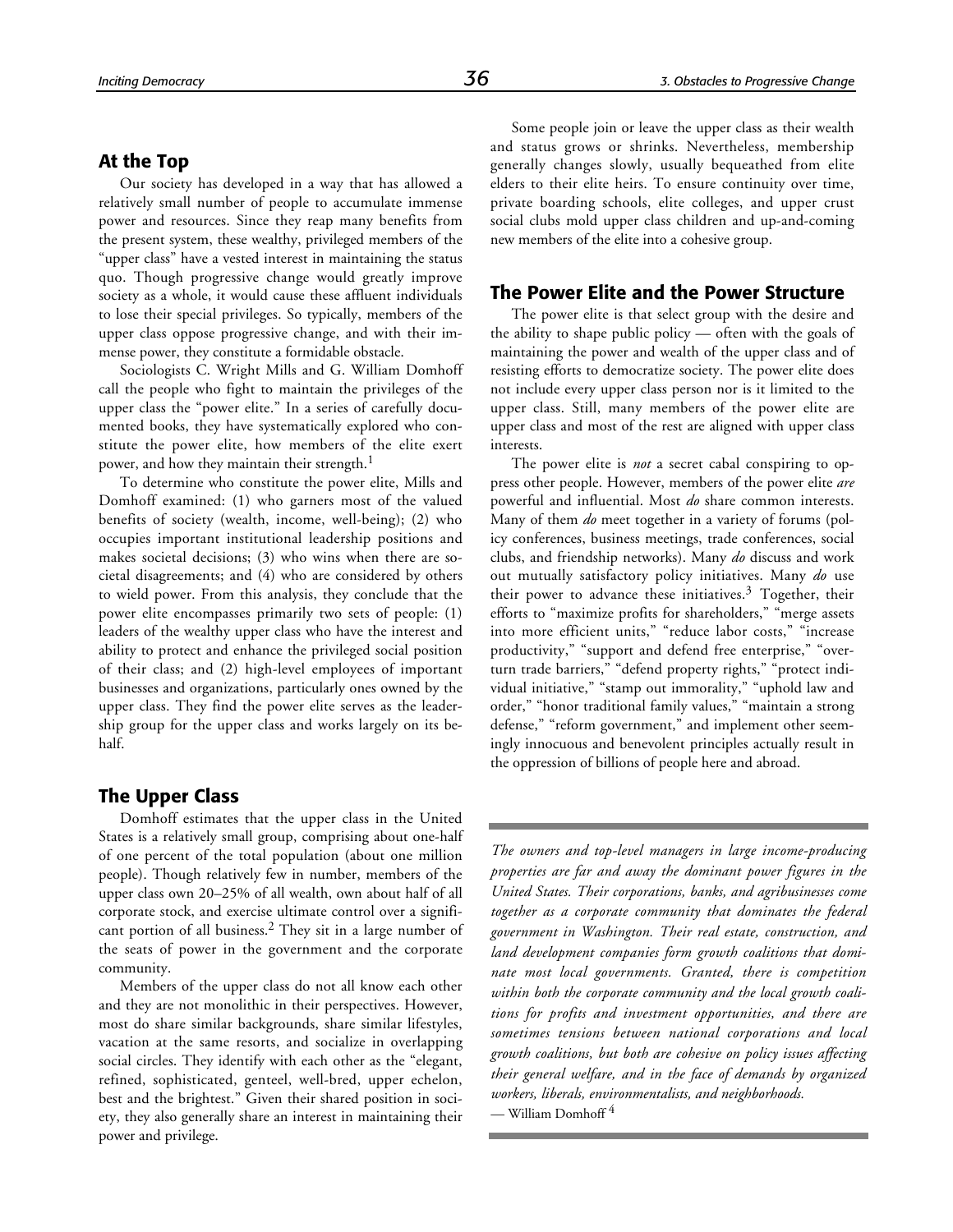Many members of the power elite do not feel that they are particularly powerful. Rightfully, they see tens of thousands of other powerful people and perceive that their own ability to exert control is small. Still, compared to the average person who has few resources and does not occupy a seat of authority, members of the power elite are tremendously more powerful.

Members of the power elite are not "evil" individuals. Many deeply believe authoritarian ideology and free market rhetoric and so honestly believe their actions are benign. They typically believe they are saving the world from some greater evil like "Satanism," "Communism," "terrorism," or "tribalism," or defending against domination by "politicallycorrect Feminazis" or "misguided Luddites."

Some members, naïve about the true nature of social processes, go along with the system and trust that their actions are benign. Other members of the power elite, am-

*The trouble with being in the rat race is that even if you win, you're still a rat.* — Lily Tomlin

bitiously seeking monetary gain or status, feel compelled to play according to the rules of the game even though this sometimes means they must act in ways they know are destructive and immoral. Still others try to act for the social good, but discover that the economic, political, and social struc-

tures of society force them to act in destructive ways. They find that the forces they confront are so powerful that they are not allowed to choose positive solutions. If they attempt to oppose or bypass the power structure, they are barred from acting or stripped of their power — either way, they cease being members of the power elite.

No matter what their motives, desires, or ideological bent, members of the power elite control immense resources and they use these resources to advance particular policy initiatives. These initiatives generally enable, support, and defend themselves, other members of the power elite, the upper class, and the whole power structure that permits them to continue wielding their power.

Although members of the power elite shape the power structure and generally support it, they are also manipulated and oppressed by it. They are bombarded with their own rhetoric, terrorized by their own scare stories, forced to act in proscribed ways, barred from reaching out to most other people, and prohibited from considering positive solutions to social problems. Many members of the elite feel they are trapped in a terrifying world: they feel inferior to anyone with more power, money, or status; they feel besieged by liberals, people of color, the poor, and perhaps by other members of the power elite; and their lives feel empty and meaningless.

#### **The Might of the Power Elite**

Backed by the enormous wealth of the upper class, members of the power elite own or exert dominant control over most of the important resources of society. Together, they have enormous holdings in land, mineral rights, factories, buildings, equipment, TV and radio licenses, patents, and copyrights. They control government commissions and regulatory agencies. They command military services, "intelligence" agencies, and police forces. They direct the news media, policy think tanks, universities, churches, banks, agribusiness, and most other industries, including the important information industries of publishing and entertainment. With these immense resources, they have the ability to obscure the truth and threaten anyone who attempts significant change.

# **Are You a Member of the Power Elite?**

• Were you born into a prominent family? When you were a child, did most people in your community see your parents as distinguished, sophisticated, glamorous, or eminent? Are you viewed that way now?

• Did you attend a prestigious private prep school or elite college? Did/do/will you send your children to such a school?

• When you came of age, did you receive gifts or an inheritance worth more than \$50,000 (beyond college tuition)?

• Are you listed in the Social Register? Do you belong to the Bohemian Club or a local upper-crust social club? Do you vacation at posh resorts?

• Does your immediate family have an annual income of more than \$200,000?

• Does your immediate family have a net worth of more than \$1,000,000?

• Are you a top executive or a member of the board of directors of a large corporation, bank, law firm, foundation, university, policy-formation institute, large cultural organization, or religious denomination?

• Are you an elected or appointed official at the state or national level, a top political party official, or a top military officer?

• Do you serve on any official commissions or task forces at the local, state, or national level?

• Do your direct and indirect contributions to political campaigns, political parties, or lobbyists at the local, state, and national level total more than \$5,000 annually?

• Are you a member of the board of directors or do you directly or indirectly (through a foundation) contribute more than \$5,000 annually to a national policyformation institute?

**If you answer yes to three or more of these questions, then you are probably a member of the power elite.**<sup>5</sup>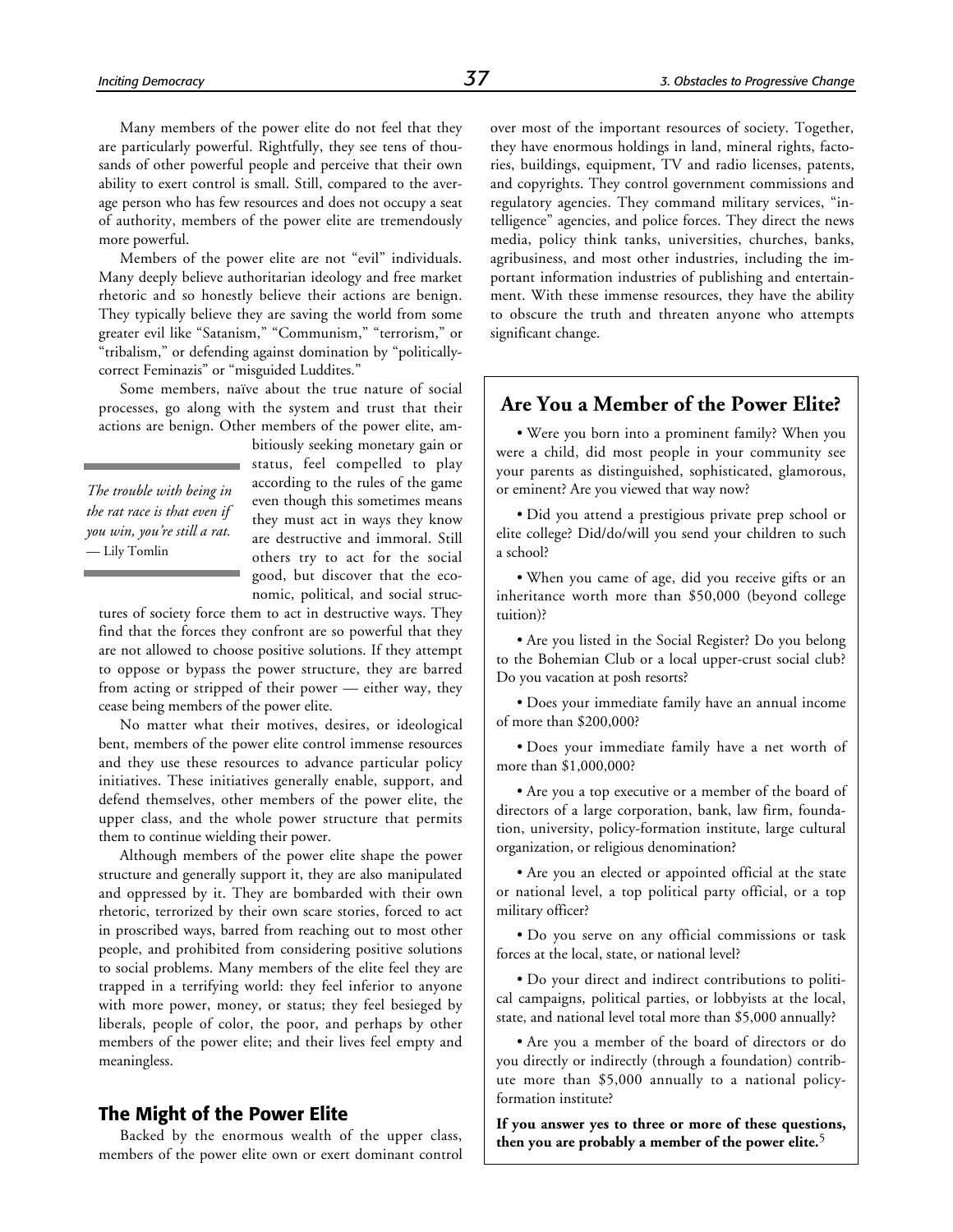For example, in the area of public governance, the elite can mostly control who is nominated for office, who is elected, and who is appointed to commissions and judge-

*The public be damned!* — Railroad baron William H. Vanderbilt

ships. Moreover, they can mostly determine who lobbies legislators, how issues are portrayed, which policy questions are asked, what research information is revealed, and which solutions are considered.

Consider the ways that the elite

controls who is elected to public office. In the current political system in the United States, candidates for public office can usually win election only if they raise hundreds of thousands or even millions of dollars. Candidates with large amounts of money can poll voters to discover what they want to hear, then craft dazzling television advertisements filled with alluring messages, and blast them at every voter in the district. They can completely overpower honest political discussion with verbiage and spectacle. They can also blast their opponents with vicious accusations and nasty innuendo.

Candidates who cannot raise large amounts of money have no way to tell voters about themselves or their positions on policy issues and no way to counter the misinformation broadcast by opponents. Even so-called "grassroots campaigns" (with many volunteers making telephone calls and delivering literature door-to-door) typically require large amounts of money to pay for telephones, printing, and travel. Given this environment, the candidate who spends the most money usually wins.

Realistically, candidates can only raise large sums two ways. They can tap their own reserves if they are multi-

*We have the best government money can buy.* — Graffiti millionaires like Ross Perot or Steve Forbes. Alternatively, they can solicit big donors — who are usually members of the upper class. Consequently, most candidates able to win office are members of the power elite, ideologically sympathetic to elite interests, or beholden to

the elite. Tellingly, the Senate is known as "the millionaire's club" for its large number of extremely wealthy members.

Once elected, these officeholders usually want to (or feel they must) propose legislation that supports and protects their elite sponsors. Hence, tax reductions for the rich are usually on the congressional agenda, but reductions for those below the poverty line rarely are.<sup>6</sup> To bolster their policy positions, politicians aligned with the elite can easily rely on reports generated by universities and think tanks that are also backed by elite interests. In stark contrast, those who oppose elite domination usually have only the research of small, poorly funded public-interest groups.

Politicians who vote against elite interests are targeted by moneyed congressional scrutiny groups. These groups can distort the purpose of their legislation and rally people to flood them with calls and letters of opposition.

To ensure that Congress passes no law detrimental to their interests, large business and professional interests also hire thousands of lobbyists to visit officeholders in Washington and state capitals regularly. Besides barraging officeholders with their political arguments, lobbyists often confer lavish gifts and campaign contributions in a manner tantamount to bribery.<sup>7</sup>

*We have a governing system of the power elite, by the power elite, and largely for the power elite. Excluded from the decision arena, most ordinary people are relegated to watching silently from the sidelines as elite interests dictate the contours of their lives.*

The power elite also largely controls the news media.<sup>8</sup> The "major" news media, owned by large conglomerates, usually report on issues with enough dazzle to attract viewers and readers, but also in a way that does not offend their corporate owners. Top reporters for these news outlets usually have an upper middle-class background and aspire to wealth and prominence. This tilts their sympathies toward upper class and business interests. Those few reporters who challenge the elite are sometimes directly reprimanded by their editors or publishers, but more often, their editors simply do not assign them to important stories until they change their ways. They soon learn to censor themselves.<sup>9</sup>

Consequently, it is generally difficult to hear other than elite perspectives about anything but the most trivial topics. Most news articles approach issues from an elite perspective — pointing out how various options would affect "us" (the elite) and what the most prudent course of action is for "us" (the elite). $10$ 

*When politicians and pundits say the American people want free trade, capital gains tax reductions, and less government regulation, it makes no sense. Most people couldn't care less about these things. But if you substitute the phrase "the power elite" for "the American people," the meaning becomes clear.*

For example, the news media extensively cover issues concerning capital, trade, and military might. These issues are portrayed as important since they concern "our" (elite) interests. Other issues, even if they affect millions of people — like the health and welfare of children, unemployment, toxic wastes, or family violence — receive little or no coverage. Proposed solutions seldom include any that seriously challenge the power or wealth of the elite. As a result, virtually the only "controversial issues" covered by the media are those involving a struggle between different factions of the power elite.

When reporters do point out injustice, wrongdoing, or corruption by members of the elite, they typically frame it as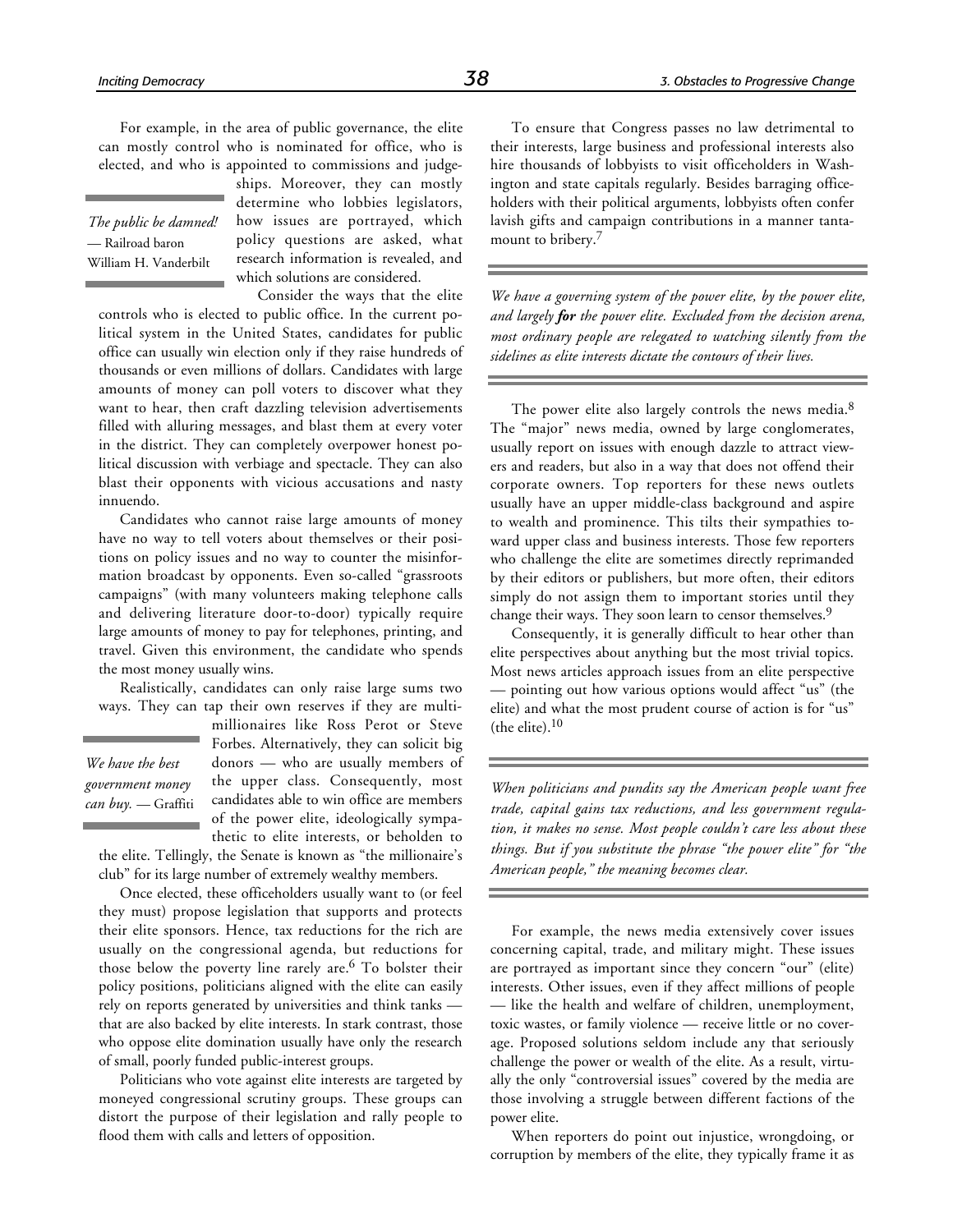an unusual aberration caused by a few greedy people. Alternatively, they may frame it as a larger problem, but one that occurred in the distant past and that responsible authorities have now fixed. They seldom place these problems where they belong in the larger context of ongoing, systemic corruption, chicanery, connivance, and domination by the elite.

On the local level, communities are usually dominated by bankers, real estate developers, and the owners and top managers of large local industries, law firms, and newspaper and TV stations. Members of the local power elite usually support the national elite, and members of the national elite support the local elite — or at least they passively tolerate each other.<sup>11</sup>

#### **Elite Interests Usually Win**

Domhoff finds that with their immense wealth and authority, elite interests can usually exert enough power to win struggles on important societal issues — especially those concerning economic matters like tax law, consumer protection, workplace safety, and environmental standards.

As one clear example, Domhoff details how elite interests watered down a full employment bill — one that working people greatly desired — until it had virtually no substance.12 The Employment Act of 1946 began its life as the Full Employment Act and would have made "the federal government underwrite the national investment needed each year to ensure full employment. It would be the task of government to determine what amount was needed each year, then to make available to private industry and state and local governments the loans necessary to bring total private and public investment up to the target figure. If the loans were not utilized, the Congress would authorize money for public works and other federal projects." (109)

This bill, which might have ended unemployment and poverty,<sup>13</sup> was fought by the Chamber of Commerce, the National Association of Manufacturers, the American Farm Bureau Federation, and others. The moderate-conservative "Committee for Economic Development" then put forward a substitute bill that "fit their conception of the limited role government should have." By the time the bill passed Congress, it "merely called for a yearly economic report to provide suggestions for dealing with threats of inflation or depression that might be on the horizon... [It] also called for

*No one can earn a million dollars honestly.* — William Jennings Bryan *Behind every great fortune there is a crime.*

— Honoré de Balzac

a three-person Council of Economic Advisors to help the President prepare this report." (113)

Two recent cases are also telling. Elite financial interests engineered deregulation of the savings and loan industry in the early 1980s, which led to wild financial speculation. When the industry collapsed in the late 1980s, federal regulators gently slapped the wrists of those who had committed fraud. Meanwhile, the federal government bailed out the industry with hundreds of billions of dollars. The news media mostly ignored this gigantic government handout to wealthy investors and instead focused its attention elsewhere — on poor welfare cheats stealing a few thousand dollars. The federal government might have taxed the rich to pay for the bailout. Alternatively, it might have taken partial ownership of savings and loan institutions or garnered some portion of S&L's future profits in exchange for bailing them out. But these options were never considered, even though these alternatives would probably have been better for the country as a whole.

The elite agenda also governed the 1994 debate on health care reform. At the beginning of the debate, about 70% of Americans expressed strong interest in a universal, Canadian-style system of health care. In such a "singlepayer" system, a government agency would serve as the single payer for all care in place of the many insurance companies that perform that role now. By avoiding the bureaucracy needed to determine who gets health care (since everyone would), a single-payer system would provide a great deal more health care at less cost to everyone. Moreover, in this kind of system, doctors would maintain their independence and would continue to decide what is appropriate care — not insurance company bureaucrats.

Though fair, efficient, and popular, the single-payer option was virtually ignored by the news media and Congress.

The main options offered by the Democrats and Republicans involved expanding insurance company coverage, not replacing it. The debate — as portrayed in advertising and the news media concerned only how much insurance coverage should expand and who should pay for it. Since the power elite did not favor it, the single-payer alternative was dismissed as "politically unrealistic." As usually happens in a battle between a large industry and the public, Congress sided with the industry.

Perhaps the clearest example of elite power is the U.S. tax structure. In *America: Who Really Pays the Taxes?*, journalists Donald L. Barlett and James B. Steele document how the wealthy are able to keep their tax rates low at the expense of the poor and middle class.<sup>14</sup> Barlett and Steele demonstrate the inequity of the tax code by comparing the taxes paid by two representative families in the early 1990s: Jacques Cotton, a single father of two small children living in Portland, Oregon, who earned a little less than the median family income, and then President George Bush and his wife Barbara. In 1991, the Bushes paid 18.1 percent of their \$1,324,500 income for federal, state, and local income taxes, Social Security tax, personal property tax, and real estate tax. In 1992, Cotton paid 19.8 percent of his income

*Progressives own or control few banks, corporations, stores, universities, think tanks, television stations, or churches. Members of the power elite own or control thousands of these institutions.*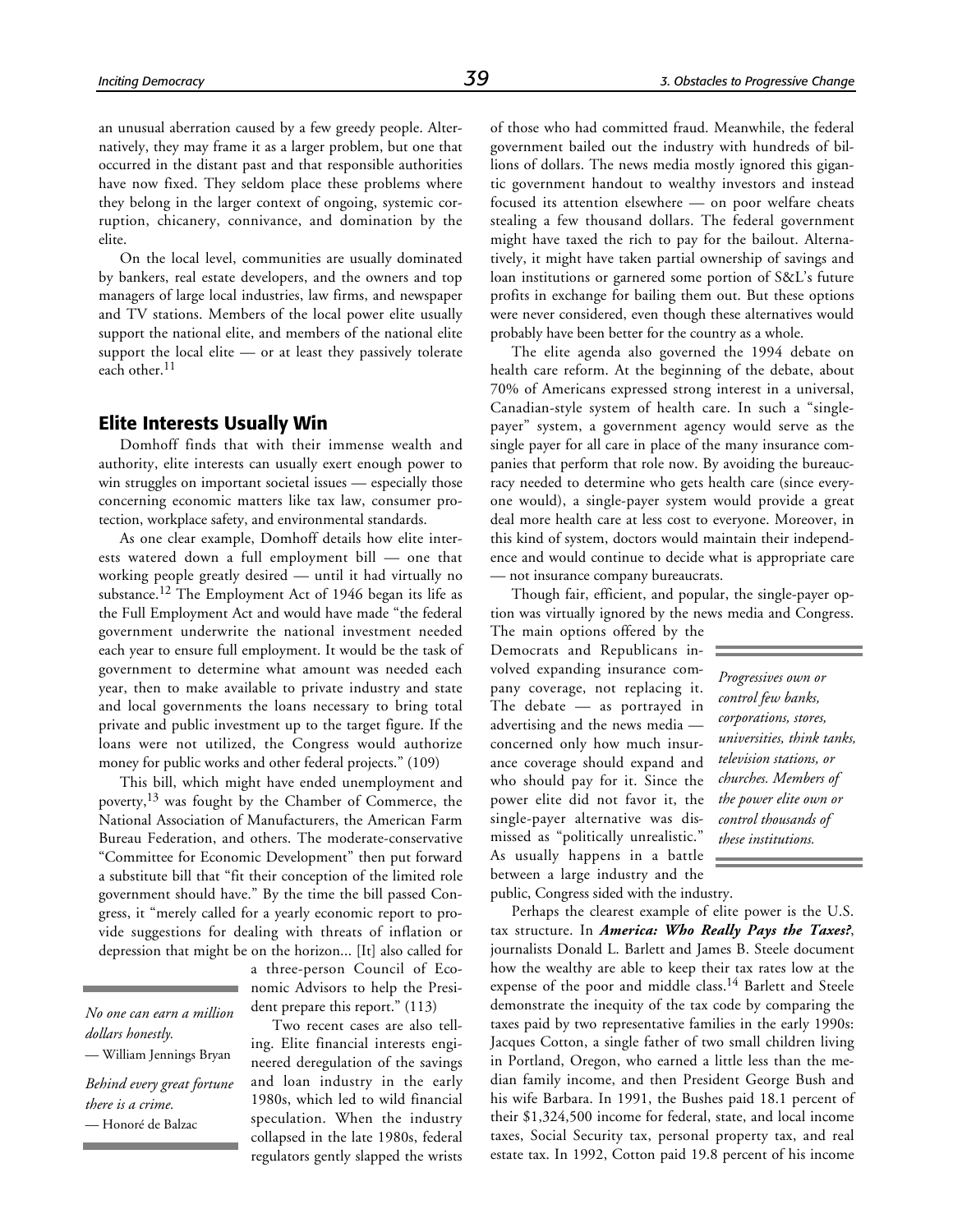of \$33,500 for the same taxes. The tax *rate* on Cotton's moderate income was nine percent higher than the rate on the Bushes' enormous income. (17–20)

This case is not unique. The tax code allows wealthy people to write off much of their income so they only pay taxes on a small portion of the total — greatly reducing their effective rate of taxation. In 1989, more than five thousand households with income over \$200,000 paid federal income tax at an effective rate of less than five percent. In contrast, over seven million households with income between \$25,000 and \$30,000 paid federal income taxes at an effective rate of ten percent. (46)

Barlett and Steele document how politicians change the tax code to protect the wealthy and shift the tax burden onto the middle class and poor. Summarizing, they write:

Just what kind of a [tax] system is this?

Very simply, a system that is rigged by members of Congress and the executive branch. A system that caters to the demands of special-interest groups at the expense of all

Americans. A system that responds to the appeals of the powerful and influential and ignores the needs of the powerless. A system that thrives on cutting deals and rewarding the privileged. A system that permits those in office to take care of themselves and their friends. (21)

Not only have the wealthy been able to keep their taxes low, but they have also managed to mollify people by propagating several myths. Defenders of the elite contend the tax system currently soaks the wealthy and at a rate greater than ever before. They further argue that burdensome taxes discourage new investment and hinder job creation. They also maintain that American corporations cannot compete overseas because onerous taxes hobble them. (15)

Actually, taxes on the wealthy have dropped dramatically over the last five decades. An IRS study shows that the effective tax rate on the richest one percent has dropped from about 45% in 1950 to about 23% in 1990.<sup>15</sup> Corporations now pay much lower taxes than they did in the 1950s and at a much lower rate than corporations in other industrialized countries do.

Defenders of the elite have also routinely distorted the terms of the debate to obscure their true goals. In looking at the history of federal income taxes, Barlett and Steele conclude:

Over time, much of the debate concerning tax rates would boil down to two phrases. Tax legislation that would increase the rate on the wealthy was called "class warfare." Tax legislation that would reduce the rate on the wealthy was called "tax reform." (65)

Figure 3.1 shows how skewed is the distribution of wealth in the United States. A study by the Federal Reserve shows that in 1989 the wealthiest one percent of households — those with net worth of at least \$2.3 million — owned nearly forty percent of the nation's wealth. The next wealthiest nineteen percent — with net worth of \$180,000 to \$2.3 million per household — owned another forty percent. This left only twenty percent of the nation's wealth for the other eighty percent of U.S. households. The United States has become the most economically stratified of industrialized nations, surpassing even countries like Britain which have moved away from their feudal pasts.

# **Figure 3.1: Approximate Distribution of Wealth in the United States, 1989**



**Source:** *New York Times* quoting U.S. Federal Reserve data**<sup>16</sup>**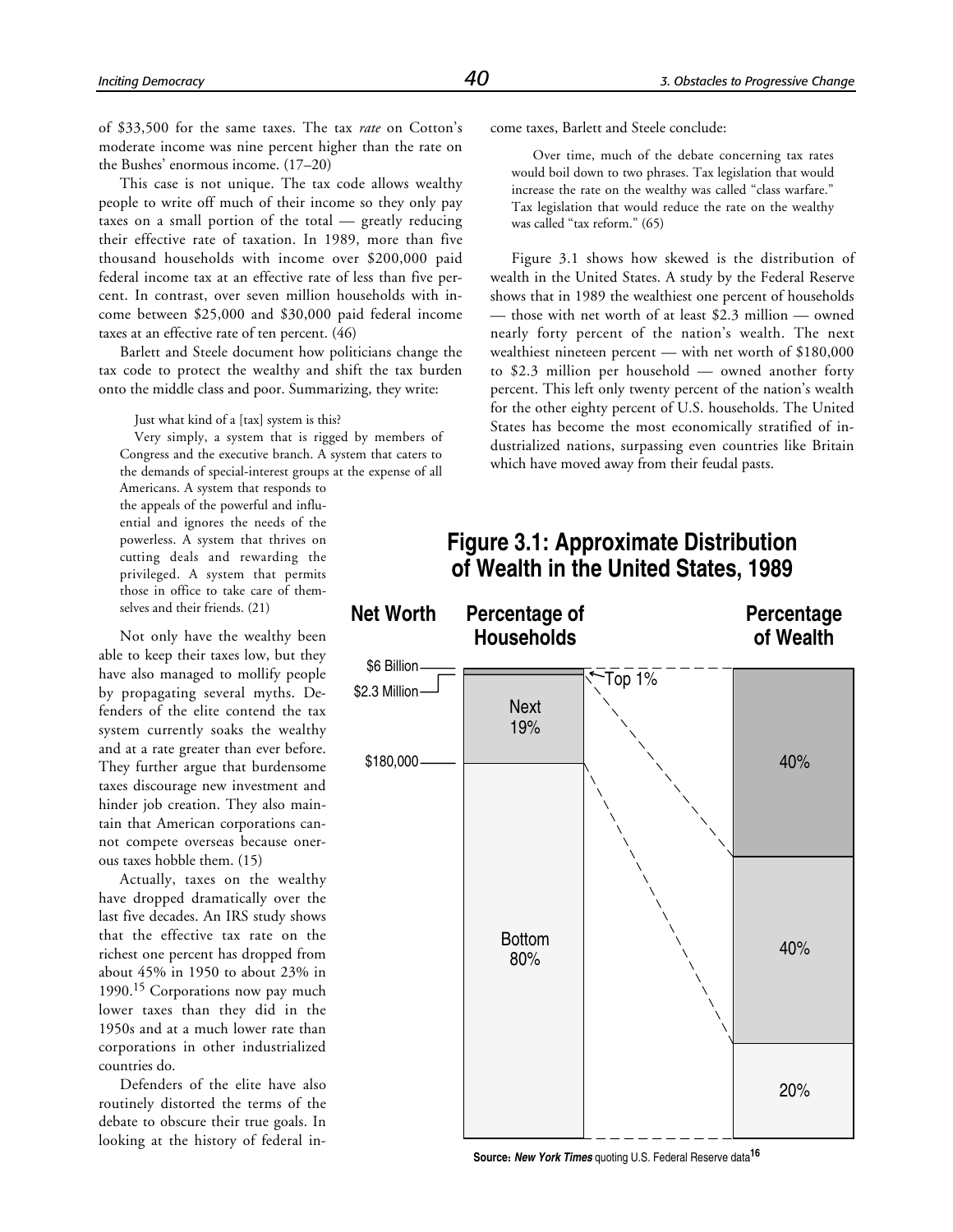# **Gross Inequity is Indefensible**

*There is no reasonable justification for one person to make as much money in a few days as another earns in a lifetime. No matter how smart, beautiful, refined, charismatic, brave, clever, educated, experienced, or hard working, no human being deserves to receive five thousand times as much money as another. But billionaires in our society today typically realize more return on their investments in just two days than someone paid the minimum wage earns in fifty years of hard work.*<sup>17</sup>

*Our economic system rewards luck, inheritance, chicanery, and raw power. It scarcely rewards effort and usually discounts virtue. In defending this absurd system, apologists can ultimately cite only its supremacy and invincibility: it exists, and so far, no one has been able to change it, therefore it must be worthy. Skewed political and social relations rest on similarly specious logic and equally lame excuses. They too are indefensible in a civilized society.*

#### **Elite Interests Dictate Foreign Policy**

In the realm of foreign affairs, Noam Chomsky and other critics have extensively documented how the U.S. elite supports the elite in other "friendly" countries. Atrocities committed by countries aligned with U.S.'s elite interests are usually ignored or downplayed, but those of "terrorist" countries are vociferously condemned. Indigenous peoples' struggles against exploitation by multinational corporations or local elites are usually labeled "communist aggression" or "terrorist rebellion" by U.S. elites and are subject to U.S. military intervention or covert action by the CIA.18 But

*When I give food to the poor, they call me a saint.*

*When I ask why the poor have no food, they call me a communist.*

— Dom Helder Camara, Brazilian Archbishop

those countries that allow western corporations to operate without restriction ("free trade") are granted Most Favored Trade status.

For example, the United States has vigorously condemned every possible violation of human rights in Cuba and maintained a devastating blockade of this small nation for forty years. In contrast, despite the massive brutality

shown in the 1989 Tiananmen Square massacre, the United States has downplayed much worse transgressions in China. Similarly, the United States launched the Persian Gulf war against Iraq when it invaded the autocratic government of Kuwait. However, when Indonesia invaded East Timor in 1975 and killed over one-third of the civilian population, the United States did nothing to stop the violence and, in fact, continued to sell weapons to Indonesia.

# **Elite Power is Hidden**

The extent of elite power is concealed from most people — hidden behind a pluralist facade. In a true pluralist system, individuals band together according to their interests and struggle on behalf of their group. In an ideal pluralist system, each group wins sometimes and loses sometimes. If all groups are equally powerful, then each receives approxi-

mately an equal share of resources. Even if some are more powerful than others, over time, the theory goes, victory shifts from one to another and everyone is eventually rewarded.

However, in our actual society, the overwhelming power of elite interests ensures that they completely win most of the battles and they strongly shape the

*You can fool all the people all the time if the advertising budget is big enough.* — Ed Rollins, former Republican political campaign consultant

outcome in the rest. The lower echelons — the homeless and the working poor — are virtually shut out.

Our society only resembles the pluralist ideal in those few cases when a conflict is between comparably powerful factions of the power elite. Regular people may also be able to win a battle if they are able to organize themselves into large enough groups to wield a significant amount of power.

*I spent thirty-three years and four months in active military service as a member of this country's most agile military force, the Marine Corps. I served in all commissioned ranks from Second Lieutenant to Major-General. And during that period, I spent most of my time being a high class muscle-man for Big Business, for Wall Street, and for the Bankers. In short, I was a racketeer, a gangster for capitalism.*

*I suspected I was just part of a racket at the time. Now I am sure of it. Like all the members of the military profession, I never had a thought of my own until I left the service. My mental faculties remained in suspended animation while I obeyed the orders of higher-ups. This is typical with everyone in the military service.*

*I helped make Mexico, especially Tampico, safe for American oil interests in 1914. I helped make Haiti and Cuba a decent place for the National City Bank boys to collect revenues in. I helped in the raping of half a dozen Central American republics for the benefits of Wall Street. The record of racketeering is long. I helped purify Nicaragua for the international banking house of Brown Brothers in 1909-1912. I brought light to the Dominican Republic for American sugar interests in 1916. In China, I helped to see to it that Standard Oil went its way unmolested.*

— Major General Smedley Butler, USMC, speech, 1933<sup>19</sup>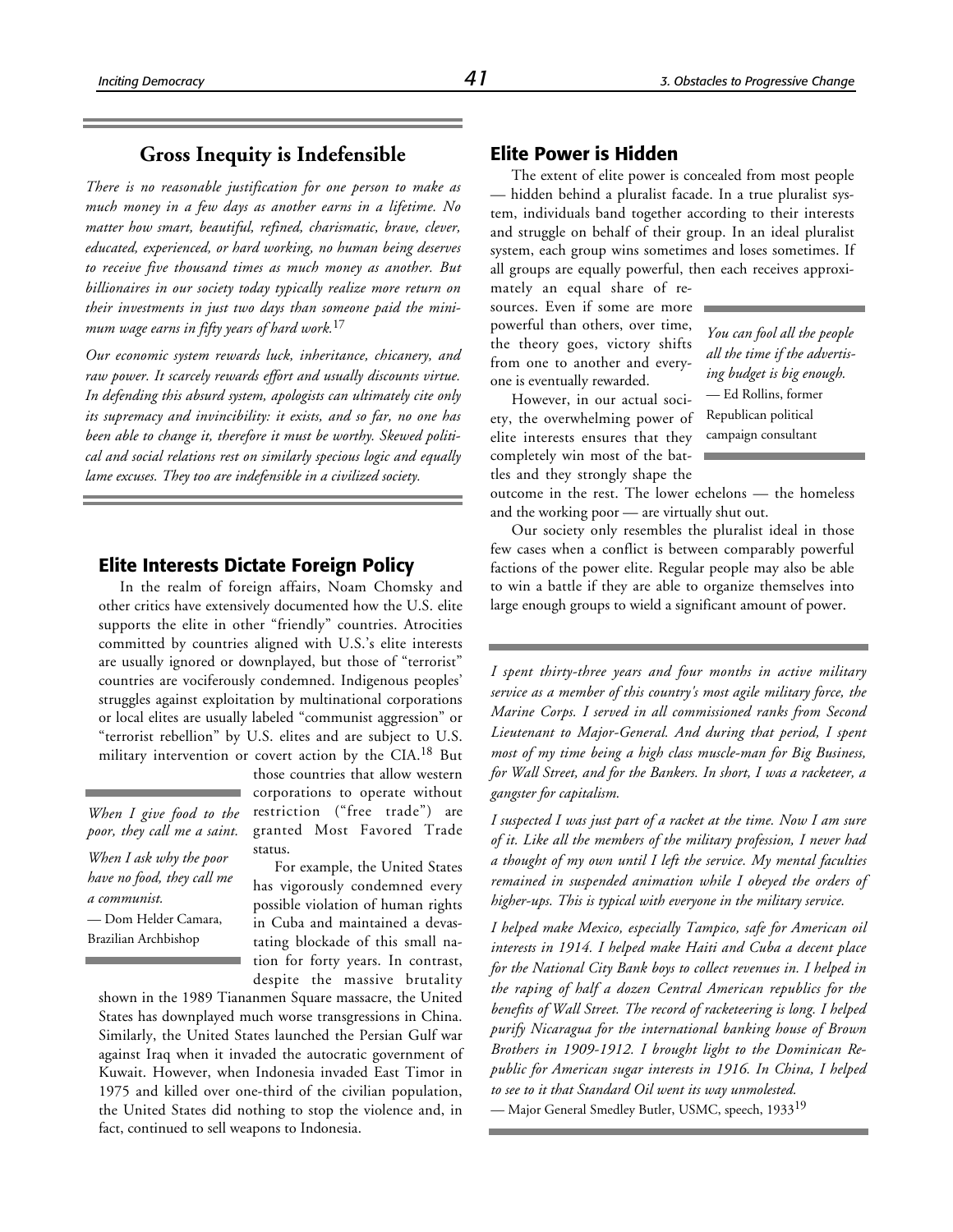Unfortunately, even in these two circumstances, the spoils are usually divided solely among the winners, rather than allocated in a way that might be best for the common good. Weak or invisible entities like young children, future generations, and the environment have no way to compete and may completely lose out.

# **Progressive Change is Subverted**

Those progressive groups that play the pluralist game and work entirely within the existing political system are often manipulated by the elite and compromised. Since these groups have limited resources, they must enlist the help of more powerful, but less progressive players such as the news media, business people, congressional moderates, mainstream foundations, and moderate voters. However, in order to maintain their support from and influence with these groups, they usually must also adjust their political stance to fit within the norms of the established order. This often requires them to abandon their positions and limit their demands.

Especially in Washington, D.C., progressive organizations often must bargain, haggle, and compromise to

*A politician thinks of the next election; a statesman thinks of the next generation.* — James Freeman Clarke

achieve even small gains. Fairminded activists must compete with well-funded political hacks and lobbyists. Fair and sensible solutions must compete with the vested interests of businesses, trade groups, parochial labor unions, and dog-

matic religious groups and with the fetishes and whims of powerful fat cats. Elite interests deliberately malign and distort reasonable solutions until these solutions seem foolish or dangerous. Those who refuse to play these power games are ignored by the influential powerbrokers and media barons or are dismissed as extremists.

As difficult as it is to play the pluralist game, it is even more difficult to bring about any truly fundamental change since this usually requires working outside the political system and challenging the core of elite power. When directly challenged, elite interests employ the full range of

### *Help the police. Beat yourself up!* — Anarchist graffiti

their formidable arsenal to resist and retaliate. Dissident groups are pointedly ignored until they grow quite large in size and stature. Then they are often slandered, harassed, belittled, infiltrated, burglarized, defrauded, and entrapped. When progressive activists are able to

create some significant change, they are often threatened, jailed, fired from their jobs, assaulted, or even killed.

As a pointed example, in 1990 in Oakland, California, a car bomb seriously injured Judi Bari and Darryl Cherney. These two EarthFirst! organizers had been particularly effective in bringing together environmentalists and loggers to oppose clearcutting of ancient forests, the export of mill jobs overseas, and other destructive logging company practices. In investigating the case, the Oakland police and the FBI brushed aside the many death threats directed at these activists in the previous year. Instead, the authorities accused Bari and Cherney of planting the bomb, even though the physical evidence showed this was absurd.20

To further distract, weaken, or disrupt effective change groups, elite interests sometimes actively encourage racism, sexism, classism, and homophobia. For example, company owners often attempt to disrupt labor unions by encouraging hatred towards new immigrants, women, or less-skilled laborers. Currently, many mainstream commercial radio stations (owned and controlled by the elite) carry incendiary "hate radio" talk shows in which hosts and callers hurl racial and sexual epithets and discuss ways to kill their enemies. Federal regulatory agencies ignore the antisocial behavior of these stations but closely scrutinize progressive, nonprofit stations, which right-wing critics accuse of airing "one-sided political diatribes" and "filth."

# **Vulnerability and Fear Induce Conservatism**

Given the enormous power of elite interests and their ability to crush opponents, most people are quite aware of their vulnerability. The power structure does not tolerate much dissent or divergence, and people fear being singled out as rebels. People accurately perceive that the personal risk of stepping out of line and challenging the structure is usually quite large compared to the benefits they will personally gain. The risk looks worthwhile only if there is a high probability that their efforts will somehow bring about dramatic positive change.

This fear may also feed on early conditioning. In our childhoods, probably most of us tried at least once to stand up to the oppression we saw around us. Rather than being praised and supported for our efforts, our parents or peers may have criticized, ridiculed, ignored, ostracized, or even

physically brutalized us. Small and powerless in the situation, we learned not to challenge the status quo. Even now that we are adults and even in situations where we are unlikely to be punished, our painful memories and internalized fears may hold us back.

*No other offense has ever been visited with such severe penalties as seeking to help the oppressed.* — Clarence Darrow

Not only is it difficult to rebel

in this society, but even those who play strictly by the rules are vulnerable. Bad things happen to good people, and our unforgiving society provides only a minimal safety net. Multitudes of omnipresent homeless people continually remind us how much worse our lives could become if we are not careful.

Many people rightfully fear that change of any sort will just make their lives worse. Power struggles are disruptive, and those people with the fewest resources usually suffer the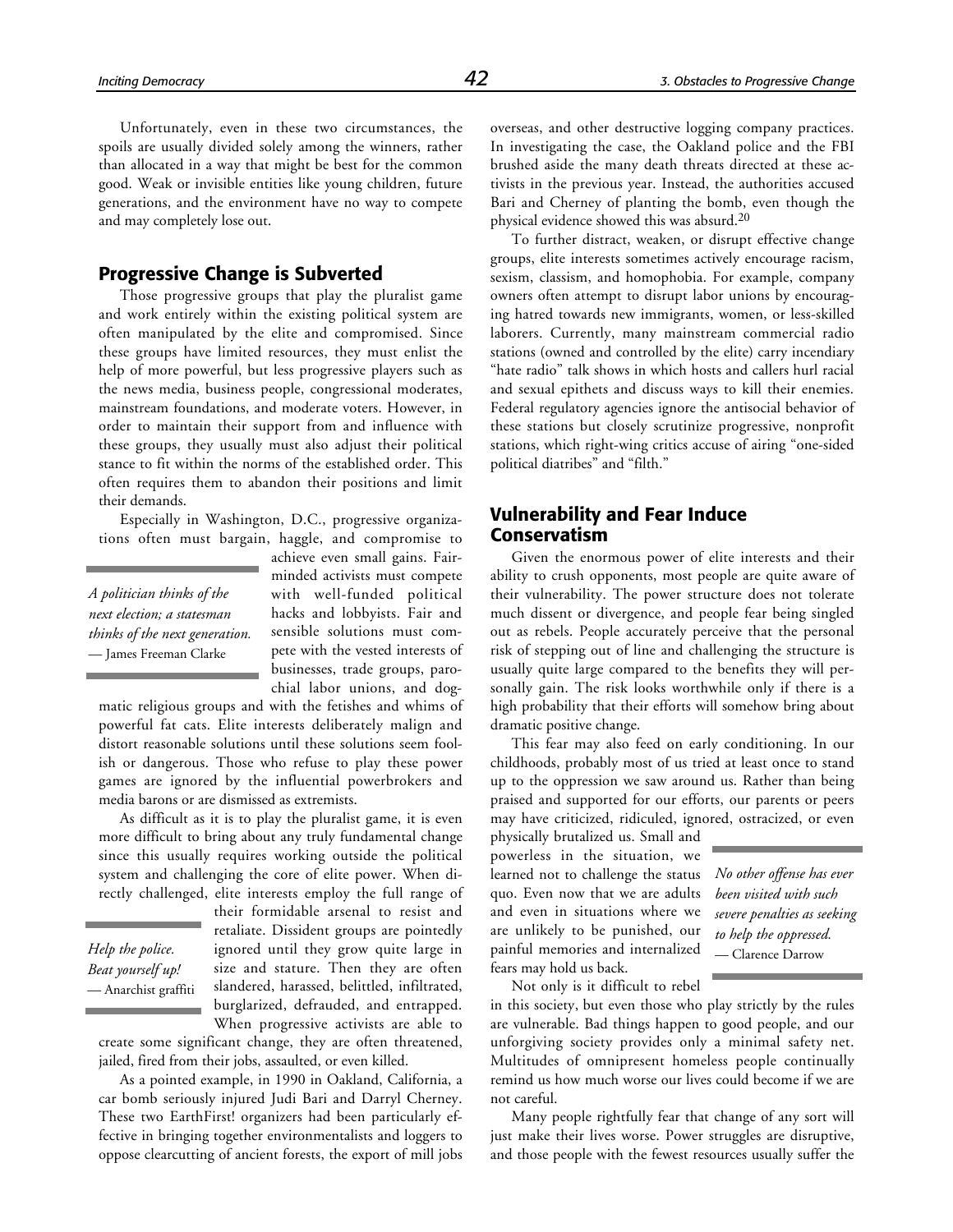most. For them, though the current situation may be miserable, it is at least a known and limited misery.

Moreover, our current society is not the worst possible. Though elite powers are tyrannical and oppress billions of people here and around the world, they *do* maintain U.S. society at a certain functional level, enabling many people to have a tolerable life. Our rich society — with its free public schools, rule of law, balance of powers, and free enterprise — does a minimal job of providing for basic needs and restraining hatred, greed, and craziness. It does mitigate at least to some extent — bigotry and other social oppressions. It does curb the most egregious corruption and domination. People still have some freedom of religion, freedom of expression, the right to vote, and the right to form and join independent organizations. They can still exert influence on some issues.

In comparison, alternative institutions proposed by progressive activists often seem paltry or pathetic, and activists do not usually have the resources to implement these alter-

*Under capitalism, it's dog eat dog. Under Communism, it's just the opposite.* — Polish joke

natives. Those few times when activists *can* implement them, elite interests malign, undermine, or destroy them. Consequently, there are few viable alternatives. Many people then conclude that conventional institutions are the best ones possible.

For these reasons, many people argue philosophically, as did Dr. Pangloss in Voltaire's *Candide,* that "all is for the best" in this "best of all possible worlds." Even many poor and oppressed people, believing they will never do any better, adamantly support the status quo and oppose efforts to change it.

# *OBSTACLE 2: DESTRUCTIVE CULTURAL CONDITIONING*

Humans are creatures of habit. Typically, we do the same things every day in about the same manner. If we did not, we would have to make decisions constantly about every facet of our lives: what to eat, when to sleep, where to go, what to do, what clothes to wear, who to talk to, what phrases to speak, what mannerisms to use, and on and on. It is much easier to find a reasonable way to act just once and then do it the same way after that.

Consequently, we adopt habitual ways of behaving, and we raise our children to act these same ways too. We socialize and civilize each other by discouraging destructive or unpleasant behavior and encouraging decorous behavior. This process establishes broad cultural norms that specify what is acceptable and expected.

All humans set up and adhere to cultural norms; it is generally a desirable way to run society. However, when cultural norms are destructive or limiting, they can block

our potential as human beings.<sup>21</sup> For example, cultural norms dictate that young men accept their "duty" to go off

to war stoically, even though they may be maimed or killed for no legitimate purpose. If young men did not accept this norm, they might refuse to fight and instead demand the end of the war system. They could save their own lives and make the world safer for everyone.

*Sometime they'll give a war and nobody will come.* — Carl Sandburg

Cultural norms include traditions, customs, religious practices, rituals, fashions, fads, peer pressure, and gossip. Some norms are codified into laws and regulations, but most are simply accepted as "normal behavior." Norms may be based on deeply held moral values or they may actually violate them. For instance, many commonly accepted sales tactics violate the ethic of honesty. Advertisements also frequently depend on (and promote) the "seven deadly sins" — especially avarice, lust, and envy.22 Most cultural norms are relevant to our current society, but some are remnants of some ancient purpose, now long forgotten yet still passed along from generation to generation.

Cultural norms are widespread and deeply instilled. Some, like fashions, are easily recognized, but most cultural norms are so pervasive that we discount their potent influence on our lives. Frequently, what we consider personal decisions are actually dictated by strong societal norms. For instance, the dominant culture urges us to marry, bear two children, eat junk food, drink coffee and soft drinks, watch

television, drive cars, shop in malls, buy presents for everyone we know for an ever-increasing number of holidays, compete with others, and scoff at the government. Women are expected to shave their legs and armpits, and wear makeup and jewelry. Men are expected to follow sports avidly, drink alcohol, and act tough around other men.

*People in groups tend to agree on courses of action which, as individuals, they know are stupid.* — Graffiti

Most people accept without question these and thousands of other norms, large and small. It is usually only when someone refrains from owning a car, fails to buy presents for others, or commits some other heinous cultural crime that people notice.

Norms surround us in an extensive and mostly unseen web that profoundly affects who we are, how we act, what we believe, how we vote, what we consider pleasurable, and how we think. Cultural norms influence every aspect of our lives from superficial aspects like our music preferences and shopping patterns to important societal functions like our childrearing practices.

Cultural norms even dictate the various ways that people rebel against the dominant culture. American individualism is a cultural norm. The counterculture of the 1960s required long hair, blue jeans, work shirts, and peasant dresses. Punks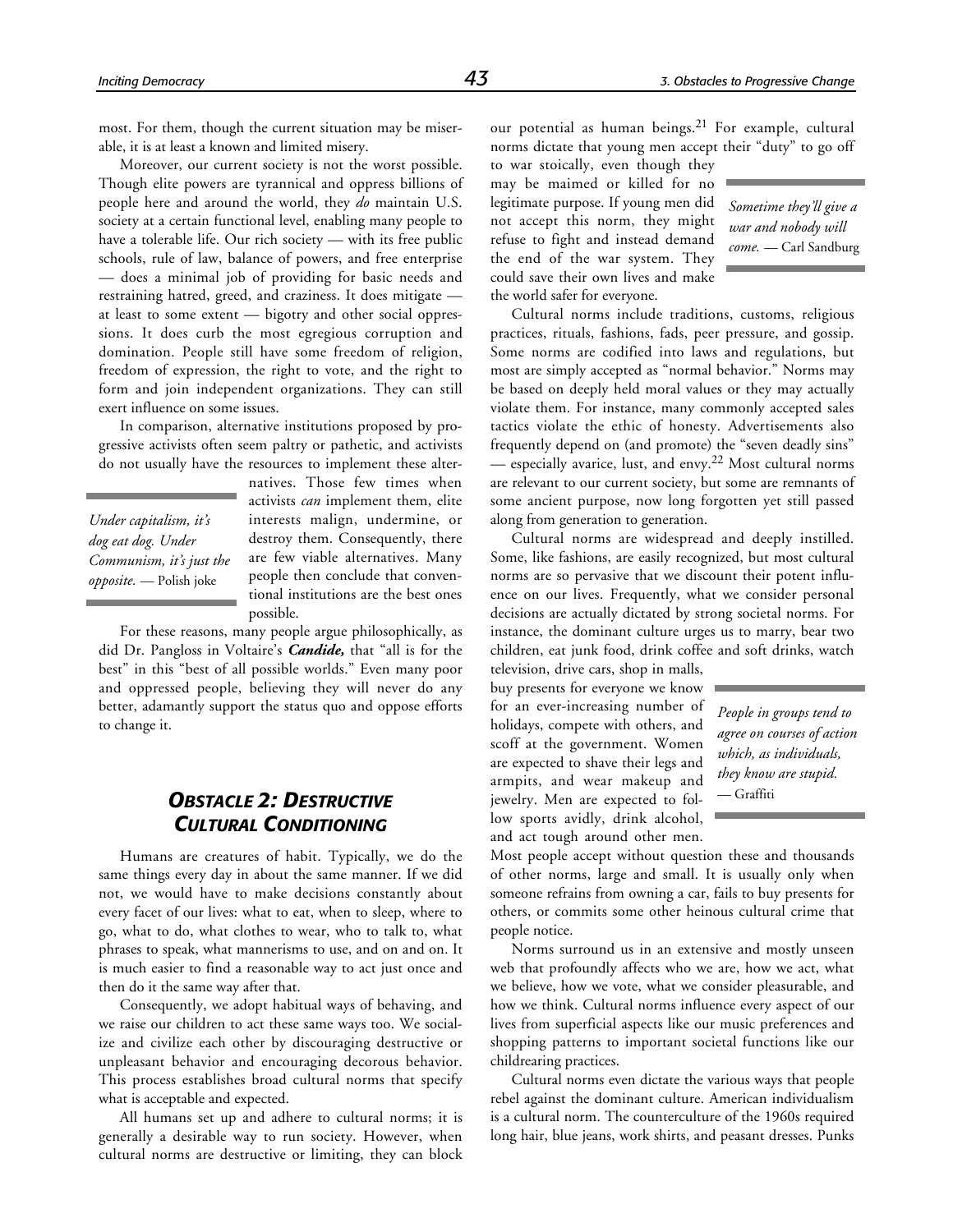today must have tattoos and body piercings. Hip artists must wear black clothes and dour expressions.

Much of our core culture and norms derive from our ethnic heritage. Because everyone in our immediate family shares the same culture and norms, they are usually invisible to us. It is only in a multicultural environment that our cultural upbringing comes into view. For example, my German and English ancestry directs me to be logical, responsible, and hard working, but also perfectionistic, emotionally impassive, and uptight around physical closeness. Living and associating with people from other backgrounds and cultures for the past thirty years — especially progressive and new age activists — has led me to notice and change some of my ways. I am now much more comfortable with mistakes, emotions, and closeness. I have also learned that when other people are not logical, responsible, or hard working in the way that I am, it is usually not because they are irrational, irresponsible, or lazy (as I was led to believe), but because they are operating from different cultural norms.

Chauvinism, prejudice, bigotry, homophobia, and other oppressive attitudes typically emanate from cultural norms.

*Children are natural mimics who act like their parents despite every effort to teach them good manners.* — Mark Twain

Because they are implanted at an early age and held so widely, they are difficult to identify or change.

For instance, classism completely infuses our culture and deeply affects how everyone thinks and acts about money and worth. Often owning-class people are arrogant and disdainful of others. They typically do not discuss money openly. Middle-class professionals frequently are uptight, insecure,

squeamish, and overly polite. They usually are embarrassed to talk about money issues. Working-class people frequently are insecure, reticent, and distrustful, yet completely open about discussing money issues.

Because classism is so common and its effects so convoluted, most people do not recognize it as the source of these myriad behaviors and attitudes. Instead they accept this conduct as normal or attribute it to quirks of individual personality. This leaves classism difficult to recognize or challenge.

*The most important factor for the development of the individual is the structure and the values of the society into which he was born.* — Erich Fromm

Most cultural norms are mindlessly passed along from one generation to the next. Norms that do not work eventually fade away, and new norms arise to deal with changes caused by weather, migration, or new technology.

However, some cultural norms are deliberately promoted.

Cultural leaders such as newspaper columnist Ann Landers, talk show hosts Rush Limbaugh and Paul Harvey, and prominent religious leaders like the Pope, Billy Graham, and Louis Farrakhan promote particular standards of acceptable behavior. Entertainers, employers, teachers, and gang leaders also establish cultural norms in their areas of influence — some positive, some destructive. Generally, the

more exposure we have to these cultural leaders, the more prestige they hold with us. Also, the more they can exert power over us, the more they influence our attitudes.

With their control of society's resources, elite interests can encourage cultural norms that bolster their power and wealth. Through corporate advertising and the entertainment industry,

*Give me a child for the first seven years, and you may do what you like with him afterwards.* — Jesuit Maxim

they have the ability to steer the dominant culture in particular directions. They promote some positive norms like litter reduction, but some elite interests also promote cigarettes, alcohol, sex, violence, militarism, mindless consumerism, deference to authority, apathy towards politics and progressive change, and hatred towards racial minorities, foreigners, immigrants, homosexuals, the poor, and anyone who challenges the status quo in other than "acceptable" ways. They relentlessly promote the idea that "capitalism is good, socialism is bad" to the extent that most people fervently believe this mantra even though they have no idea what the terms "capitalism" and "socialism" mean.

Corporate advertising is especially effective in establishing cultural norms since it is slick, pervasive, and incessant. Every day, the average American is bombarded by three thousand marketing messages. No one can completely resist this torrent of ideas and images. Children are especially susceptible to advertising's influence since they have less experience and understanding of the world. Typical American children now see more than 100,000 TV commercials between birth and high school graduation.<sup>23</sup>

*There is no absurdity so palpable but that it may be firmly planted in the human head if only you begin to inculcate it before the age of five, by constantly repeating it with an air of great solemnity.* — Arthur Schopenhauer

Besides promoting particular products, advertising insidiously sells the idea that any need or dissatisfaction can

# **A Few Examples of Destructive Cultural Norms**

- Individualism, selfishness
- Materialism and consumerism
- Competition
- Drug consumption (alcohol, nicotine, caffeine, etc.)
- Classism, sexism, racism, ageism, homophobia, etc.
- Militarism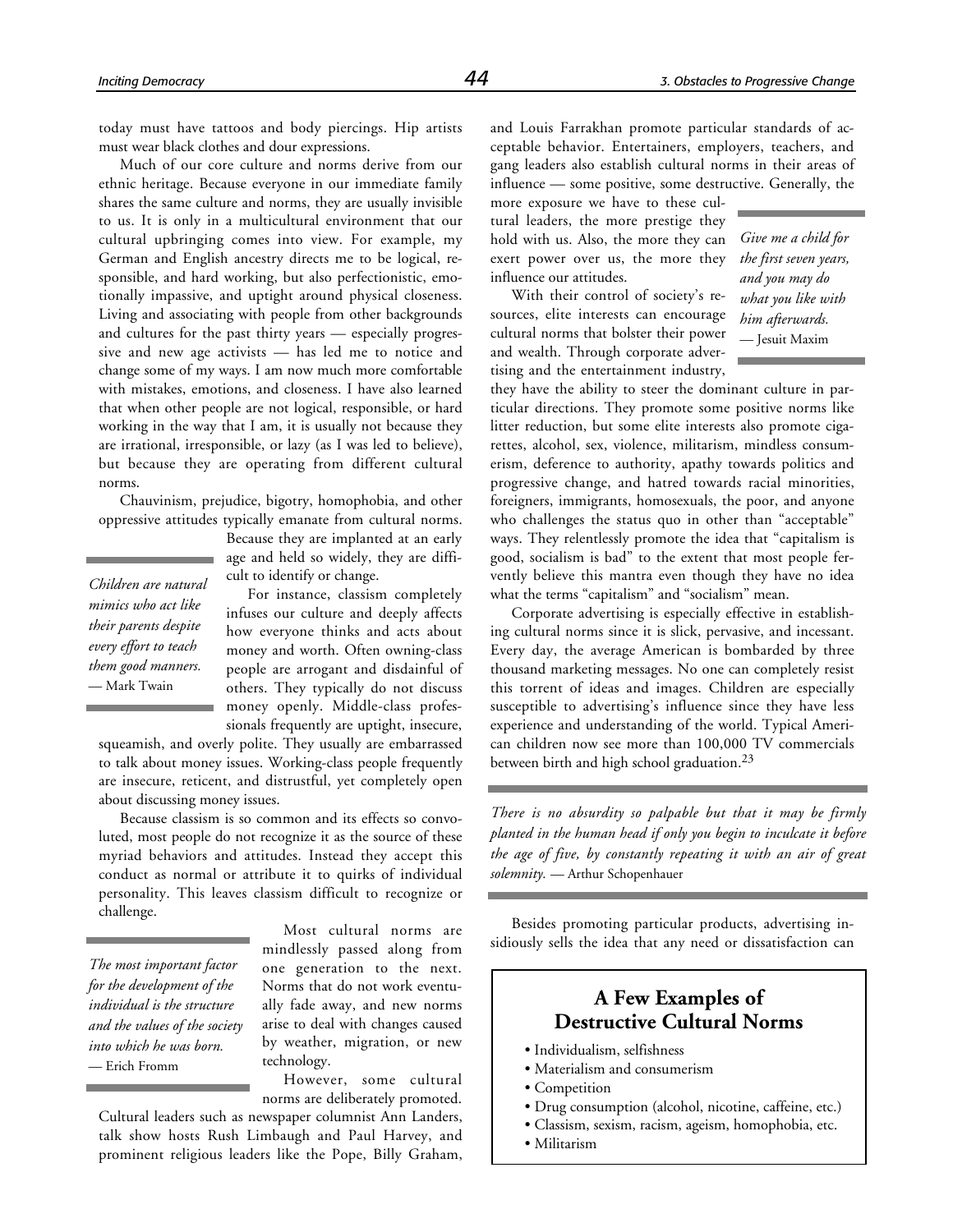and should be rectified by buying something. Under the onslaught of consumer advertising over the last hundred years, selfish individualism has displaced traditional norms of community cooperation and support.

Because social norms are so strong, those who challenge or stray from the accepted order in any significant way are usually criticized or ostracized, even if their new ways are more reasonable and humane. There is strong pressure to conform and to pressure others to conform. This makes it difficult to create and diffuse new, positive cultural norms.

# *OBSTACLE 3: DYSFUNCTIONAL EMOTIONAL CONDITIONING*

As described briefly in Chapter 1, research over the last few decades has shown that when a person is severely or repeatedly traumatized, especially as a small child, the trauma is etched into her psyche. She is then much more likely to "act out" destructive or dysfunctional behavior for the rest of her life.

Severe trauma can induce rigid, patterned behavior behavior that may have been protective at the time of the trauma but is not a rational response to current circumstances. For example, many victims of childhood sexual abuse, whose trust was severely betrayed, find it difficult to trust other people — even their supportive, loving friends. $^{24}$ 

Childhood trauma also frequently induces low selfesteem or self-hatred. Victims assume they must somehow be evil enough to warrant the physical, sexual, or verbal

*Many people truly believe they are stupid, ugly, or worthless because they were told this repeatedly throughout their childhood.*

abuse that was directed at them. This causes them to feel fearful,

uncertain, docile, worthless, depressed, cynical, hopeless, and suicidal. Many people with low self-worth become addicted to alcohol or other drugs to suppress these deep, painful feelings.25 With a low opinion of themselves, victims of abuse are

also often desperate for loving attention, but incapable of loving or supporting others. This makes them poor parents.

Severe trauma affects some victims in a different way: they become violent and domineering. Some grow up to become violent criminals; some abuse their own children.<sup>26</sup>

In our society today, an alarming number of children are subjected to severe mistreatment in their homes. There are almost one million substantiated cases of child abuse or lifethreatening neglect each year in the United States.<sup>27</sup> A federal advisory panel estimated that every year 2,000 infants and young children die from violence in the home and 140,000 (about 0.2% of all children) are seriously injured, leaving 18,000 children permanently disabled.<sup>28</sup>

Many parents do not physically hurt their children but still injure them psychologically by berating, bullying, fondling, rejecting, or ignoring them. Some children are traumatized by witnessing their parents venomously fight with each other.

Even children who grow up in stable, loving families may nevertheless face violence at school or in their neighborhoods. Children who are small, shy, or perceived as being different in some way are especially

*Sticks and stones can break your bones, but words can break your heart.* — Graffiti

vulnerable to being ridiculed, threatened, isolated, or beaten by their peers.

Overall, a very large percentage of U.S. children are traumatized in some way. A recent survey of 4,000 adolescents (aged 12–17) found that 13 percent of females had been subjected to unwanted sexual contact, 21 percent of males and 13 percent of females had been physically assaulted, and 43 percent of males and 35 percent of females had witnessed firsthand someone being shot with a gun, knifed, sexually assaulted, mugged, robbed, or threatened with a weapon. An astonishing 72 percent of all the adolescents had directly observed someone being beaten up and badly hurt.<sup>29</sup>

# *Human Being*

*Contents: 100% Pure Human Being*

*Care Instructions: Hand wash with mild soap, towel dry. Regularly shower with warm affection. Leave self-worth intact. Use no bleach. Do not tumble, squeeze, or wring dry.*

Trauma does not end with adolescence, of course. Adults suffer from domestic violence, rape, assault, murder, and war. In the United States in 1997, there were 18,200 murders, 300,000 sexual assaults, 1.8 million aggravated assaults, and 5.5 million simple assaults.<sup>30</sup> It is estimated that about 1.5 million women are raped or battered each year by their husbands or partners.<sup>31</sup>

Insults, threats, belligerence, and hostility are also prevalent in our culture. Moreover, we are all affected by the affront to dignity inherent in poverty, sexism, racism, classism, ageism, militarism, cultural chauvinism, and so on. Even relatively minor trauma can affect us — nibbling at our self-esteem, making us less flexible, inducing irrational fears and prejudices, and hindering our ability to address problems effectively.

Consequently, we all have been wounded in a variety of ways and have some emotional scars. Our injuries are buried deep within our psyches where they are difficult to fathom or remove. For example, most of us have long-term addictions of some sort — that is, we have compulsive, obsessive, fanatical, or inhibited behavior around alcohol, cigarettes, caffeine, sex, food, sweets, drugs, gambling, sports, shop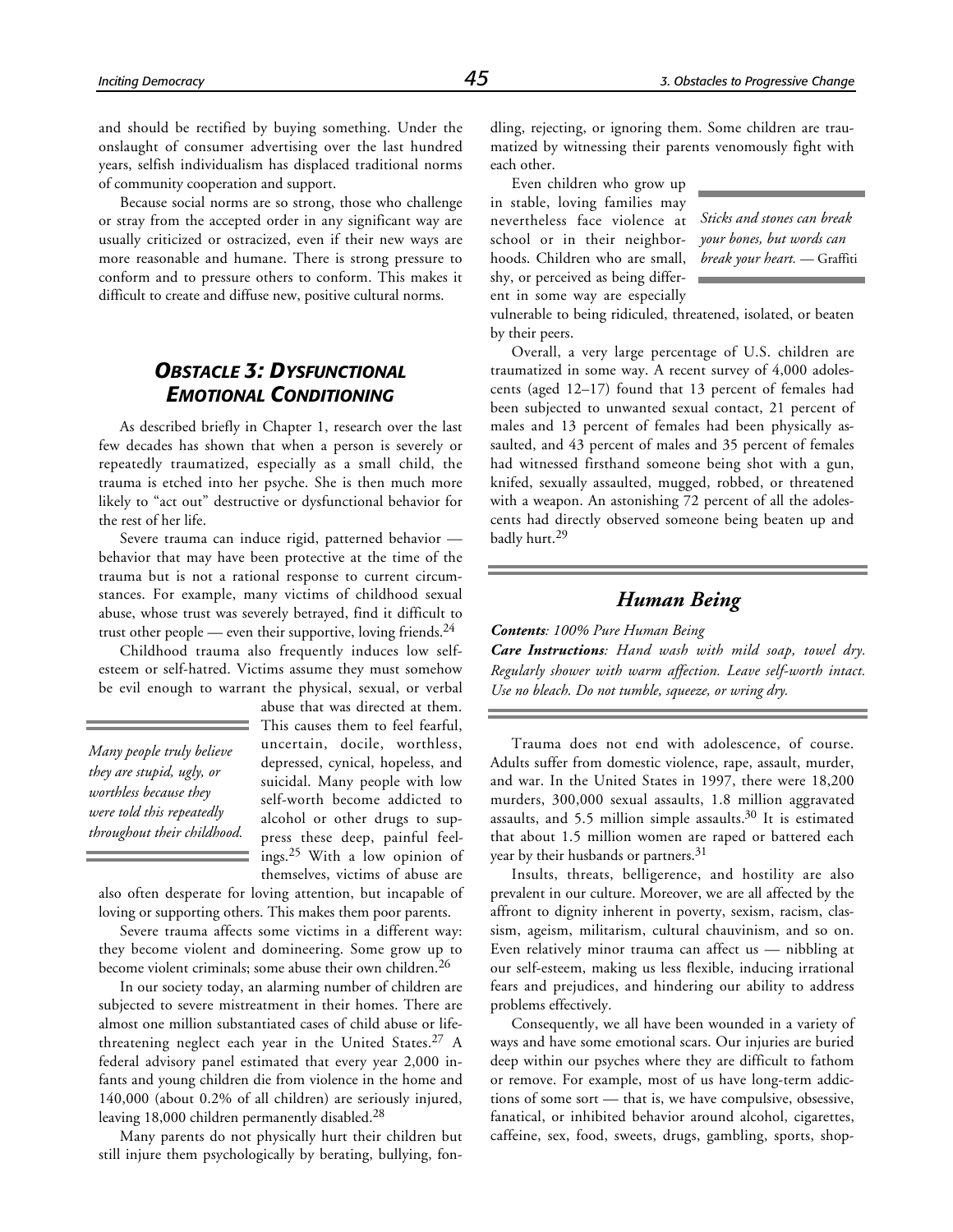ping, TV, money, religion, or work that interferes with our ability to live good lives.<sup>32</sup>

Emotional injuries usually dissipate with time, but the worst injuries can be quite persistent. Even many decades

#### **Common Emotional Dysfunctions**

- Irrationality
- Chronic rage
- Depression
- Low self-esteem
- Inhibitions, phobias
- Compulsions, obsessions
- Addictions

later, our most severe emotional wounds are often still raw and tender. When poked, they stir up a swarm of intense feelings — fear, grief, and anger — that may lead us to respond in seriously dysfunctional ways. Those people who have been most severely injured typically behave the worst, terrorizing and wounding others. But in times of stress, all of us tend to behave badly, often directing our anger at those who are unable to escape or fight back: small children. In this way, the disposi-

tion toward hostility and violence is irrationally conveyed from generation to generation.

# **A Sick Society**

Even worse for society, those who share the same dysfunctional behavior or attitudes sometimes band together, develop a rationalization for their warped perspective, and promote their ideas to others. For example, some women who have been severely brutalized by men — have argued that men are inherently evil brutes and that the only solution is to imprison or castrate them all. Because this perspective is so harsh and unusual, it seems bizarre to most of us.

However, in a similar fashion, people have concocted equally irrational ideas that are now widely tolerated. They have promoted their fears (xenophobia, homophobia, gyne-

*The floggings will continue until morale improves.* — Office Graffiti

phobia, and so on), their angry responses (lynchings, corporal punishment, vengeance, militarism, hazing, hierarchical domination, cultural chauvinism), and their compulsions (smoking, gambling, drinking alcohol, using drugs, dogmatism). All of these are twisted, misdirected, and ineffectual responses to oppression. Nevertheless, they have become

so pervasive that many of them are now institutionalized in schools, fraternities, churches, business, the military, and advertising. They are accepted as cultural norms.

Consequently, we live in a "sick society" with a culture dominated by racist, homophobic, vindictive, and violent ideas.33 We are routinely bombarded by images and stories of brutality in graphic television coverage of automobile crashes, executions, bombings, and wars. Children learn spite and prejudice from their parents, other adults, and

their peers. Fears are passed along through books, movies, television, and games.

Living in a crazy society makes all of us more fearful and isolated from one another. We are afraid to talk about our troubles for fear others will criticize us for our shortcomings and reject us. We are afraid to get too close to others for fear we will be forced to bear their problems and woes. We are afraid to disagree with others for fear they will show us to be wrong or assault us. We are even afraid of working with those with whom we agree for fear they will abandon us in trying times. This isolation and fragmentation make it difficult for us to get together to solve our mutual problems or to challenge the power elite. For this reason, elite interests often encourage individualism, social isolation, and fear of others.

#### **Emotional Shackles**

Clearly, it would be far easier to create a good society if everyone were happy and acted rationally. It would even be a bit easier to bring about positive change if just the major-

ity of progressive activists were rational most of the time. But progressive activists share the same cultural conditioning and carry the same emotional baggage as others. Just like everyone else, activists are often self-righteous, arrogant, guilt-ridden, fearful, dogmatic, bureaucratic, irrational, depressed, dishonest, violent, vindictive, and fanatical. Many activists act out chauvinism and

*The greater the feeling of inferiority that has been experienced, the more powerful is the urge to conquest and the more violent the emotional agitation.* — Alfred Adler

prejudice. They have addictions, compulsions, phobias, and deep feelings of self-doubt.\*

Emotional injuries often limit activists' ability to listen to others, discern the truth, or lovingly support or even cooperate with others. Activists' behavior is often patterned and rigid, making them unable to address new situations flexibly. More than a few activists crave raw, gut-level retaliation more than they desire positive change. When they spew these feelings and behaviors at other activists or manifest them in political action, they can wreak havoc on progressive change movements.

Emotional baggage can also disempower activists. In difficult times, activists may erroneously feel their situation is as grim as it was during the worst days of their childhood when they were small, weak, and ignorant. Emotional injuries may also prevent activists from recogniz-

1

*Madness takes its toll. Please have exact change.* — Office Graffiti

<sup>\*</sup> Lest my phrasing erroneously convey that I am somehow beyond irrationality or above petty foolishness, let me assure you that I am as crazy as the next person and I have done my fair share of acting out inappropriate and counterproductive behavior.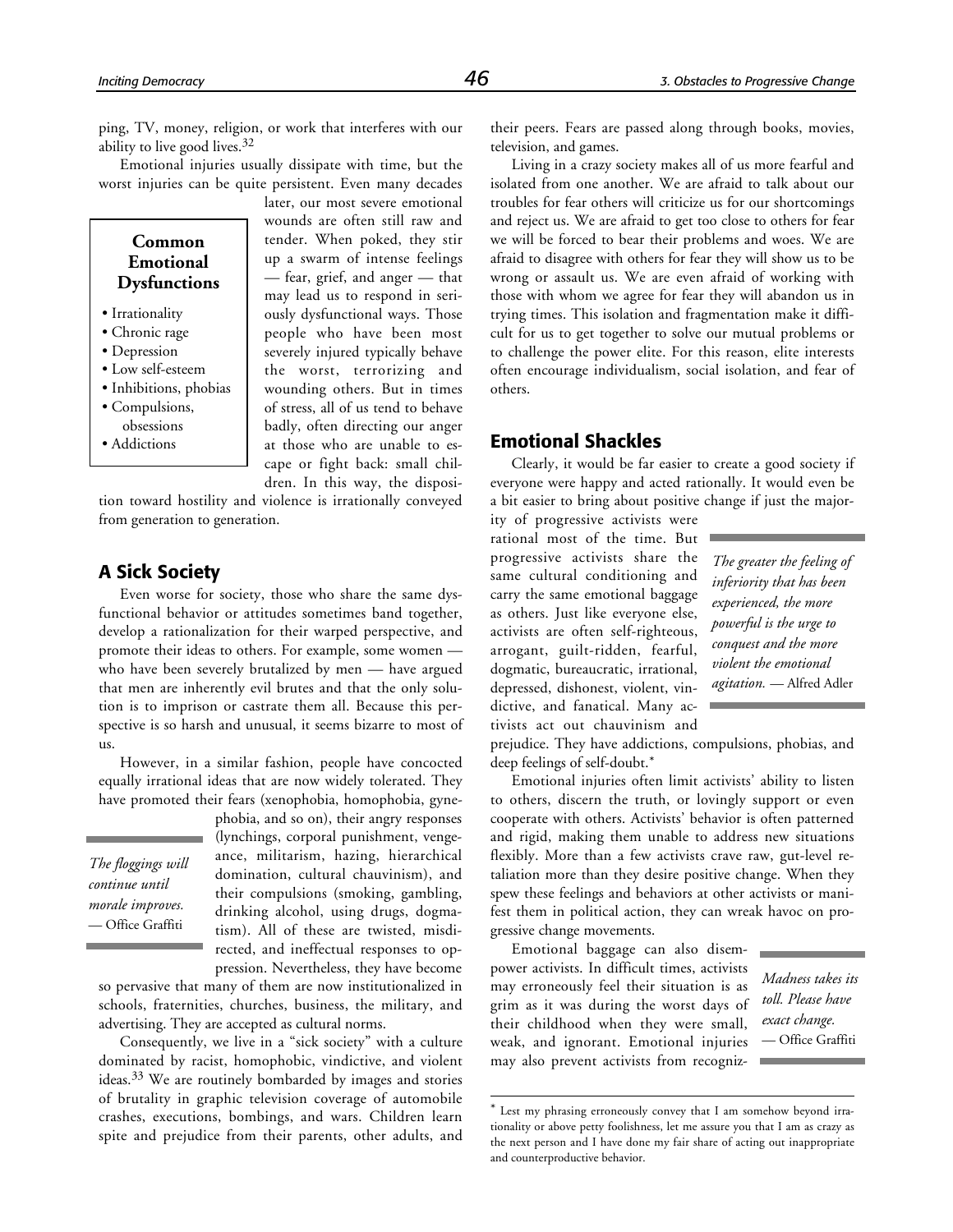ing positive solutions or remembering them once discovered.

Though progressive activists seek change, their internalized fears may limit how much change they can imagine or tolerate. Even those who seek to change society down to the roots often fear changing themselves if it means risking the loss of the bits of security and control they have accumulated over the years.

*I know that most men, including those at ease with problems of the greatest complexity, can seldom accept even the simplest and most obvious truth, if it be such as would oblige them to admit the falsity of conclusions which they have delighted in explaining to colleagues, which they have proudly taught to others, and which they have woven, thread by thread, into the fabric of their lives.* — Leo Tolstoy

The nature of progressive change sometimes pushes activists towards especially bad behavior. Struggling nearly alone in a hostile world, they may huddle together for comfort, spawning the elitist and irrational behavior that Irving Janis calls "groupthink."34 Out of desperation or selfrighteousness, a small number of change organizations employ some of the techniques of mind control to recruit, indoctrinate, and manipulate their members. Some activists — those especially vulnerable to manipulation because of emotional hurts — are drawn into these organizations.<sup>35</sup>

# **Some Symptoms of Groupthink**

• Moral self-righteousness, elitism

• Pressure for conformity, vicious attacks on anyone who questions the group's direction

- Self-censorship
- Single-mindedness and tunnel vision
- Suppression of bad news
- Insulation from outside criticism or ideas

# *OBSTACLE 4: WIDESPREAD IGNORANCE*

Many people have limited knowledge about how society functions, and they passively accept conventional notions about democracy, free enterprise, addictions, personality disorders, and so forth. Most are also woefully ignorant of progressive alternatives. Hence, when people do learn about a useful alternative idea or method, they usually have little idea how to implement it in their own community.

This ignorance derives from many sources. Our public schools do a poor job of teaching people even the most basic information. For example, a 1992 national survey for the Department of Education found that more than 40 million adults (about 21% of the adult population) are illiterate or only barely literate.36 A far greater percentage of students do not learn the basics of how our government and our economy operate. Few learn even rudimentary interpersonal skills.

As noted in the sections above, this state of affairs exists in part because people tell each other erroneous ideas based

on outmoded cultural norms or prejudice and pass these ideas on to their children. Moreover, elite interests actively use the news media to obscure their mechanisms of societal control and to circulate myths that perpetuate racism, sexism, classism, and so on. The elite

*The trouble with people is not that they don't know, but that they know so much that ain't so.* — Josh Billings

also suppress information about progressive alternatives and belittle the ones that publicly emerge.

Clearly, it would be easier to create a good society if everyone had basic literacy and cooperation skills. It would be easier if activists were knowledgeable and skilled, but most progressive activists are also quite ignorant. Activists typically have limited progressive change experience, only a rudimentary understanding of how the world functions, and only dim visions of possible alternatives. Their ignorance and lack of experience often lead to inefficient, ineffectual, or even counterproductive change efforts.

There are several reasons why most activists are inadequately prepared:

• Progressive change is one of the few complex endeavors in which it is assumed that, after watching others do it a few

times, activists will be able do it themselves. Conceptually, progressive change seems straightforward, but to do it well requires extensive knowledge and skills. It is at least as difficult as building a skyscraper, programming a computer, performing surgery, or assembling a television. Yet it is often lumped in with other "simple" tasks like eating, washing dishes, or driving an automobile — and think

*Just because you watch a television set, doesn't mean you know how to build one.*

how many years of our childhoods we spent mastering these tasks. Many of the skills required of activists are the same ones required of managers, planners, lawyers, social workers, and therapists — skills taught in multiyear college programs and honed through years of practice.

As in the complex job of building a skyscraper, not everyone who works for progressive change needs to know how to do every task well — and some activists may only need to know how to do a few jobs. Clearly though, in each change organization, there must be *some* activists who understand and have experience performing each of the essential tasks. Furthermore, every activist must be able to work with other activists to coordinate their efforts.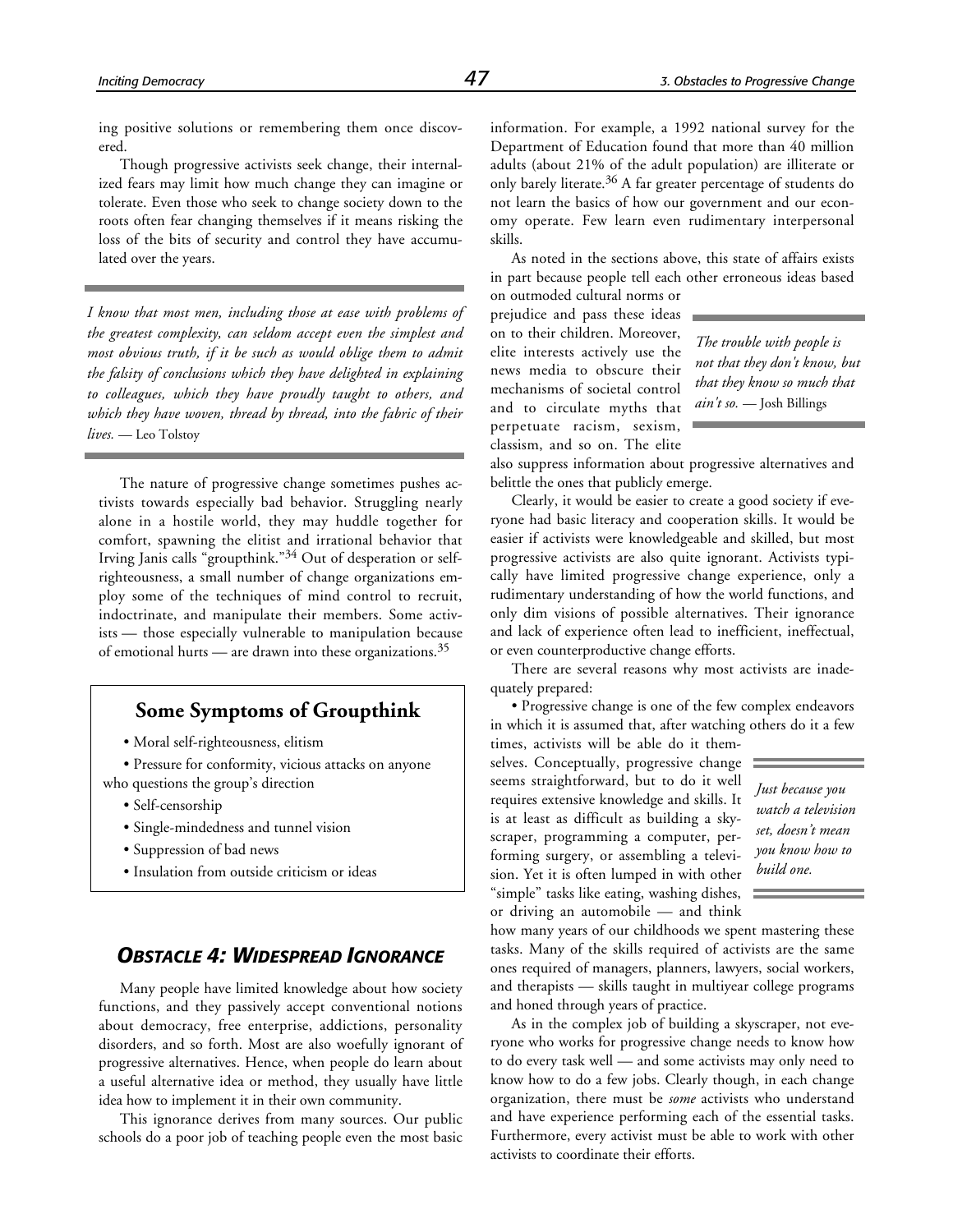• A large percentage of progressive activists have only worked for change a short time. It is often just a few months from the time an activist is first stirred to join a progressive organization and fight for change until the time she burns out and leaves.

Since activists are generally not active for long, they often have little idea how to conduct a social change cam-

*Experience is a hard teacher because she gives the test first, the lesson afterwards.* — Vernon Sanders Law paign. Many are unaware of historical change efforts (including how other activists overcame problems) and ignorant of theoretical analyses (like socialism, anarchism, feminism, pacifism, environmentalism, multiculturalism) that help explain larger political, economic, and cultural processes. Few have a chance to learn

or develop the skills they need to work cooperatively with other people. Moreover, many harbor unexamined racist, sexist, xenophobic, or other reactionary attitudes. Moreover, many activists are young and so are inexperienced in basic life knowledge and skills.

• Since progressive organizations have little money, they usually focus narrowly on their primary change work and skimp on "extraneous" education. Often the educational opportunities they do offer focus on immediate tactical skills, not strategic planning or visionary thinking.

• Activists often favor quick action over study and reflection. Our consumer culture encourages shallow, shortterm, reactive thinking and discourages skill-building and long-term planning. Activists often thrash each other with stories about horrendous calamities that they feel they must immediately correct. This fosters a movement culture of desperate urgency.

#### **Ignorance Greatly Hinders Change**

Activist ignorance creates a myriad of obstacles for progressive organizations. Here are just a few of the many ways progressive activists blunder primarily because of their ignorance:

#### **• Hold Low Expectations and Feel Powerless**

Like others in society, many activists accept that humans are inherently evil, greedy, or crazy or believe that humans cannot change very much. Others believe the claims of invincibility made by the power elite. Without knowing

*After suffering years of frustration, many progressive activists are content merely to "make a statement" instead of actually being heard or to be heard rather than having influence or to have influence instead of having decision-making power or to seize decision-making power rather than creating a true democracy of empowered citizens.*

that ordinary people have generated major positive changes in society countless times before, activists believe they have little power.

Activists with these beliefs are likely to feel discouraged and hopeless even before they begin — they are programmed to fail. Feeling powerless, they often content themselves with inflicting some bit of revenge against a few powerholders. This may provide some immediate personal gratification, but it usually does not create much positive change.

#### **• Hold Shallow Analyses or Goals**

Activists often put forth simplistic, bumpersticker critiques of social problems and organize flashy, but inconsequential political demonstrations. Though these tactics can quickly generate a great deal of excitement and may seem to elicit quick responses, the potential for real, long-term change is usually limited.

If progressives can guide people to the left with shallow, flamboyant rhetoric, then manipulators like Ronald Reagan or Newt Gingrich — with their armies of propaganda specialists and immense advertising resources — can lure them even further to the far right. A progressive movement for change is quite fragile unless it can instill

*I don't want you to follow me or anyone else... I would not lead you into [the] promised land if I could, because if I could lead you in, someone else could lead you out.* — Eugene V. Debs

into a large number of people a deep understanding both of society's problems and of progressive alternatives. There are no easy shortcuts.

#### **• Focus Narrowly on Superficial Change or Social Service**

Elite interests continually provide assurance that everything is fine — when social problems surface, the powerholders swear they need only rein in those few people who cheat, steal, or murder. Inexperienced activists often do not understand how deep and tangled are society's problems and how extensive the changes must be to get to the root

causes. These activists usually offer superficial or feeble reforms that, if implemented, would not count for much in the long run.

They may also focus on providing social services to those injured by injustice, inequity, or disaster. There is, of course, value in ameliorating present suffering: feeding the homeless, sheltering

*There are a thousand hacking at the branches of evil to one who is striking at the root.*

— Henry David Thoreau

battered women, providing health care to the elderly, repairing environmental damage, and the like. However, this work does not alter the underlying structures that perpetually create and maintain suffering. It is far better to ensure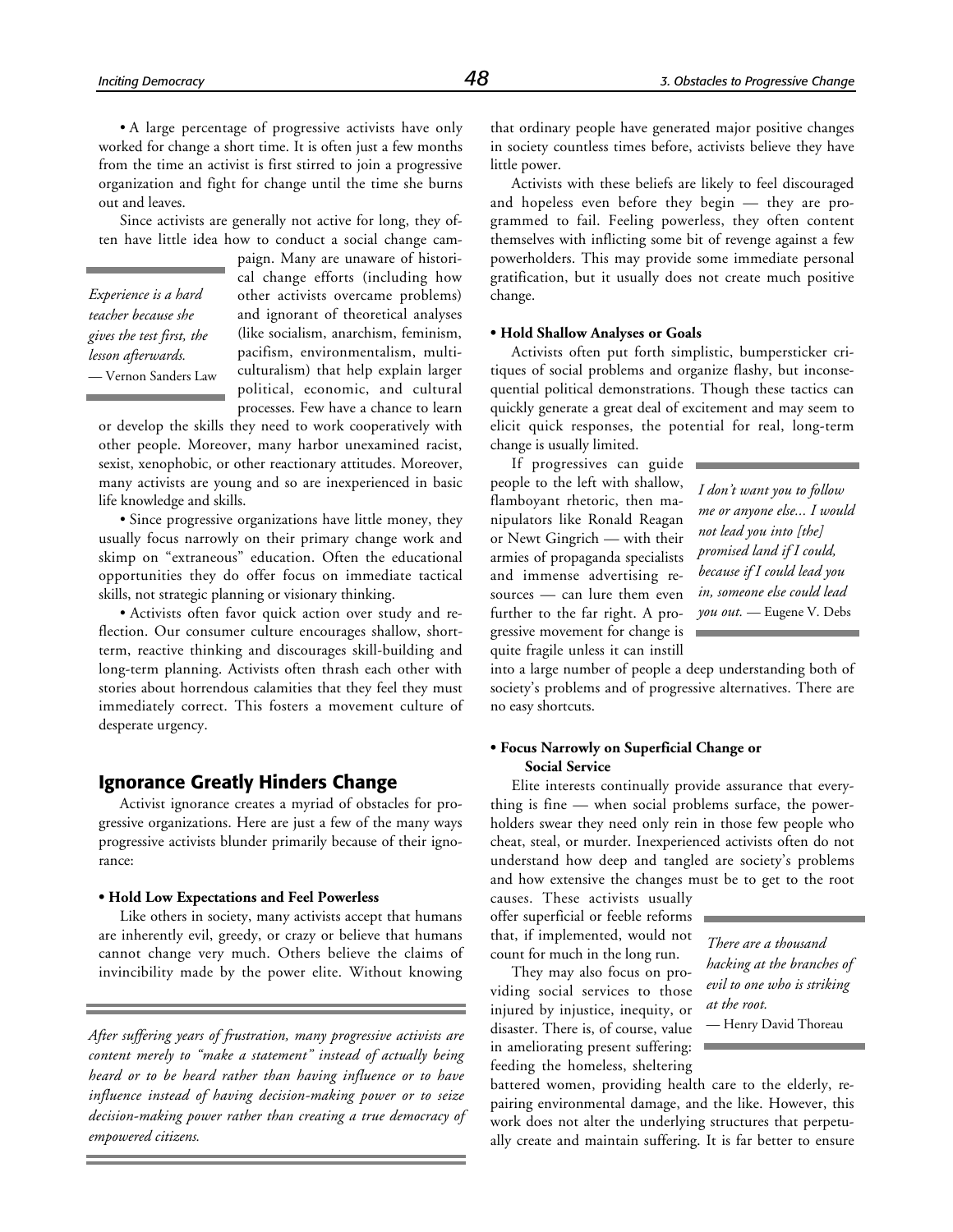• **Social Service** — helping the sick, uneducated, old, young, or poor to have a better life; or repairing damage to the natural environment.

• **Policy Change** — working to change specific policies and practices of government, business, or social organizations (such as churches).

• **Social Change** — working to fundamentally transform society so that it is more democratic, humane, just, cooperative, compassionate, and peaceful in all realms.

that no child is battered or malnourished than to provide support forevermore to someone with brain damage caused by battering or nutritional deficiencies.

#### **• Focus Narrowly on a Single Issue or an Immediate Problem**

Activists often focus on a single issue that personally affects them and ignore all other issues. However, our society is extremely interconnected. If activists concentrate exclusively on a single, narrow issue, another issue will often undo or undercut their good work.

For example, the union movement of the 1930s successfully raised wages for industrial workers and made factories safer. However, because it did not make broader changes, these gains have been partially lost as the workforce has shifted more to service industries and as factory owners have automated industrial plants or moved them overseas. Efforts to make automobiles less polluting have been undercut by the increasing number of cars on the road and the increasing amount each one is driven. These increases stem partly from the greater distances people must commute after they move to the suburbs to escape from polluting factories, urban crime, and automobile noise. To be effective, activists must understand how all the problems and oppressions fit together and they must have the resources to tackle multiple problems simultaneously.

Of course, to win a campaign, activists must also focus on an accessible and immediate problem that captures peo-

*Whenever we try to pick out anything by itself, we find it hitched to everything else in the universe.* — John Muir

ples' imaginations. Still, if their focus is too narrow, then their solution will only address a single situation and it will only last while people are actively agitating. Members of the power elite will still hold the reins of power and will re-

institute the old forms as soon as progressive activists stop pressuring them. Clearly, it is better to create an enduring democratic process and empower people to participate in that process, but inexperienced activists often do not see this or do not know how to do it.

#### **• Focus Narrowly on Individual Powerholders**

It is usually easiest to focus attention on a single powerholder who appears to be responsible for a particular problem — to persuade that person to change, force him to change, or oust him from his seat of power. However, single individuals — even wealthy or influential ones — usually have little real power. When a powerholder is persuaded to change his mind and begins to act on his new perspective, other powerful individuals and institutions usually remove him from power and step in to isolate or counteract whatever changes he may have made. Though it is more difficult, activists must fundamentally transform policies, cultural norms, and large institutions like governments, corporations, churches, and schools.

#### **• Focus Narrowly on Challenging Existing Institutions**

Progressive activists often focus only on challenging existing institutions without creating progressive alternatives. But most current institutions serve important societal functions. If there are no alternatives that can serve these functions, then people will struggle to preserve the original institutions. Activists who seek only to eliminate these institutions will often end up fighting *against* the majority of people.37

#### **• Focus Narrowly on Progressive Alternatives**

Other activists take the opposite tack and only focus on building progressive alternative institutions. However, if activists do not undercut existing institutions, then those institutions can usually use their strength to undermine or out-compete the progressive alternatives.

#### **• Advocate Positions to Promote a Parochial Interest**

Sometimes activists argue for a position only because it helps them grab the limelight or advance their fundraising efforts. This usually does not lead to any significant progressive change.

#### **• Advocate Morally Dubious Positions**

Sometimes — in the interest of expediency or out of sheer frustration — activists promote policies or tactics that

are morally repulsive. By using tactics resembling those of their opponents, they may become similarly callous, untrustworthy, and oppressive.

For example, environmentalists concerned about toxic emissions from a factory might be satisfied if the plant were moved

*Fanaticism consists in redoubling your efforts when you have forgotten your aim.* — George Santayana

to Mexico. However, the workers at the factory would lose their jobs and the new factory would still emit toxics. Overall, this change would accomplish little, merely shifting misfortune elsewhere. Another example: activists might advocate murdering a police officer who routinely beats poor people and then frames them on assault charges. His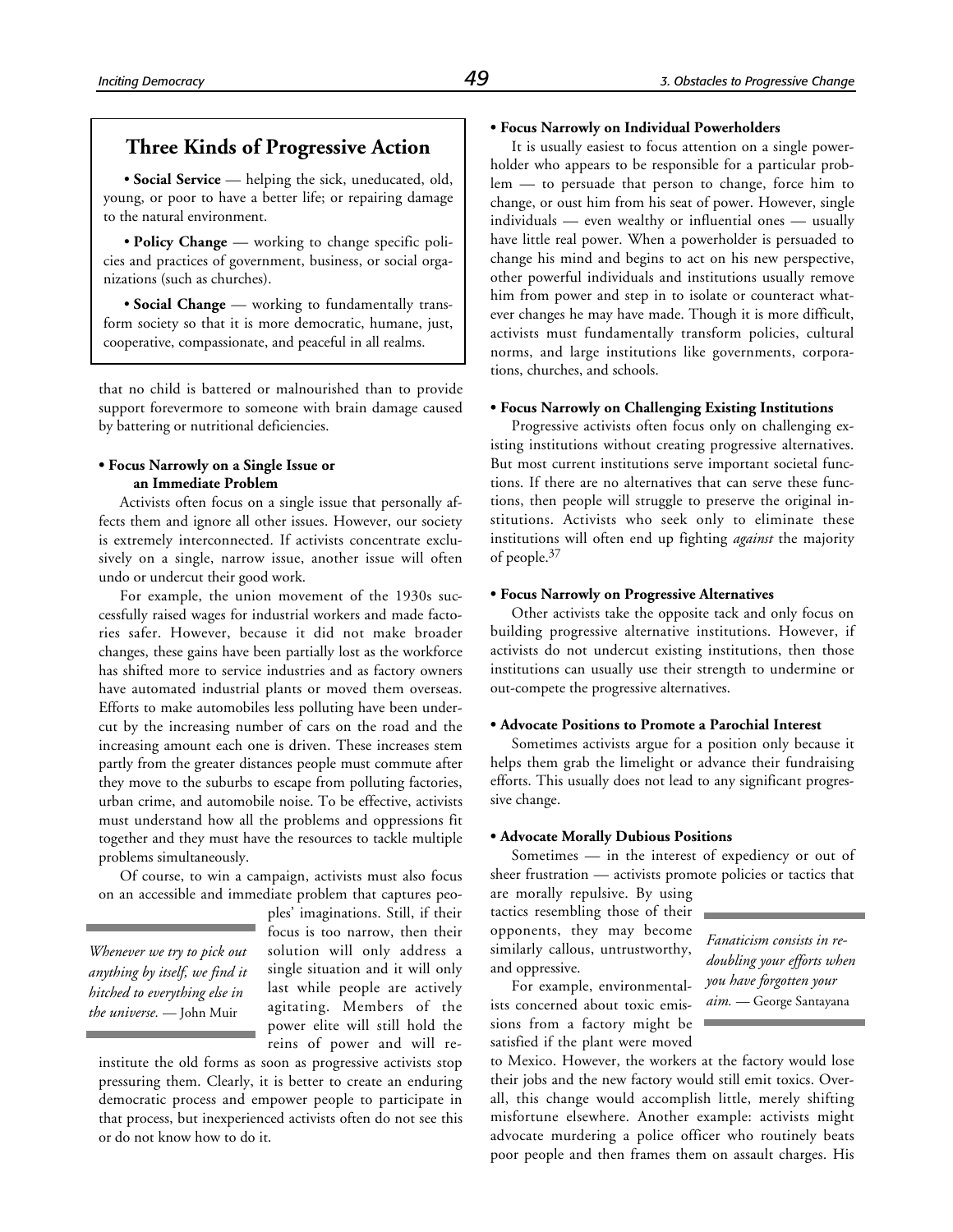murder would end an injustice, but it would extinguish a person's life and endorse bloodlust and killing.

#### **• Appeal to Prejudices or Fears**

Activists often use guilt, anger, and fear to stimulate people to action. However, people charged up with intense emotions are more likely to form a lynch mob than to come up with solutions that are best for society.

For example, to attract the interest of blue-collar workers

*The road to Hell is paved with good intentions.* — Proverb to a union, activists might raucously expose the homosexuality of a hated boss, or taunt a female manager with sexual insults. To appeal to gay professionals, activists might trash the mayor for his fundamentalist religious beliefs or blame recent immigrants for

high government expenses. When encouraging business executives to promote women to top positions, activists might try to win support by snidely referring to the ethnicity of factory workers or by mocking environmentalists. All of these tactics are counterproductive in the long run.

Even relatively mild tactics can have negative consequences. Every day progressive groups send direct mail funding appeals designed to scare and enrage people into impulsively supporting their causes. These simplistic fundraising letters provide little useful information and sometimes distort the policies of their opponents or exaggerate the danger of right-wing groups. Dishonest tactics frighten people, exploit their trust, perpetuate stereotypes, and foster a politics based on fear or arrogance rather than one of rational discourse. Deceptive tactics do not inform, enlighten, or empower people or advance democracy.

#### **• Appeal to Self-Interest**

Some progressive groups attempt to advance their work by appealing to the self-interest of a group like working-class people or racial minorities. If the group eventually wins power, then it may use its newfound power to dominate others.

For example, in the early parts of the twentieth century it was considered to be in society's interest to provide cheap electricity, irrigation water, and other economic benefits to

# **Figure 3.2: Various Perspectives on the Extent of One's Responsibility to Others**

| Responsibility<br>Extends To               | Interest in and<br>Concern about<br><b>Others' Situation</b><br>or Plight | <b>Phrases</b><br>Describing<br>Someone Who<br><b>Acts This Way</b> | <b>Examples of Social</b><br><b>Philosophies Based</b><br>on this Perspective | <b>Examples</b> of<br><b>Positive</b><br><b>Political Activity</b><br><b>Based on This</b><br>Perspective 38 | <b>Examples</b> of<br>Negative<br><b>Political Activity</b><br><b>Based on This</b><br>Perspective | Who is Held<br>Responsible<br>When Bad<br><b>Things</b><br>Happen? |
|--------------------------------------------|---------------------------------------------------------------------------|---------------------------------------------------------------------|-------------------------------------------------------------------------------|--------------------------------------------------------------------------------------------------------------|----------------------------------------------------------------------------------------------------|--------------------------------------------------------------------|
| One's Self                                 | None: only self-<br>interest and self-<br>preoccupation                   | Rugged<br>individualist<br>Absorbed in<br>daily life<br>Selfish     | Free-enterprise<br>Entrepreneurialism<br>Libertarianism<br>Individualism      | Self-defense<br>(against attack or<br>imposition)                                                            | Apathy<br>Selfishness                                                                              | "Not me"                                                           |
| One's Local<br>Community,<br>Neighborhood  | Empathy only with<br>those one knows<br>personally                        | Good neighbor<br>Community<br>booster                               | Community<br>cooperation<br>Anarchism                                         | Resistance to<br>new oppression<br>from outside                                                              | Parochialism                                                                                       | "No one I<br>know"                                                 |
| One's Interest<br>Group                    | Empathy only with<br>those of one's<br>interest group or<br>ethnic group  | Team player<br>Partisan                                             | Pluralism<br>Capitalism<br>Unionism<br>Gangsterism                            | Liberation from<br>long-standing<br>oppression                                                               | Triumph of<br>one's group<br>over others<br>Factionalism<br>Oligarchy                              | "Them"<br>(the other<br>group)                                     |
| One's Nation-<br>State (the<br>Government) | Empathy only with<br>people in one's<br>country                           | Patriot<br>Citizen                                                  | Socialism<br>Statism                                                          | Democracy                                                                                                    | Totalitarianism<br>Xenophobia<br>Isolationism<br>Imperialism                                       | "Foreigners"                                                       |
| The Whole<br>World                         | Empathy with<br>everyone in the<br>whole world                            | Statesperson<br>World citizen                                       | Environmentalism<br>Internationalism                                          | Stewardship                                                                                                  | World domi-<br>nation                                                                              | "God"<br>"No one" (all<br>of society)                              |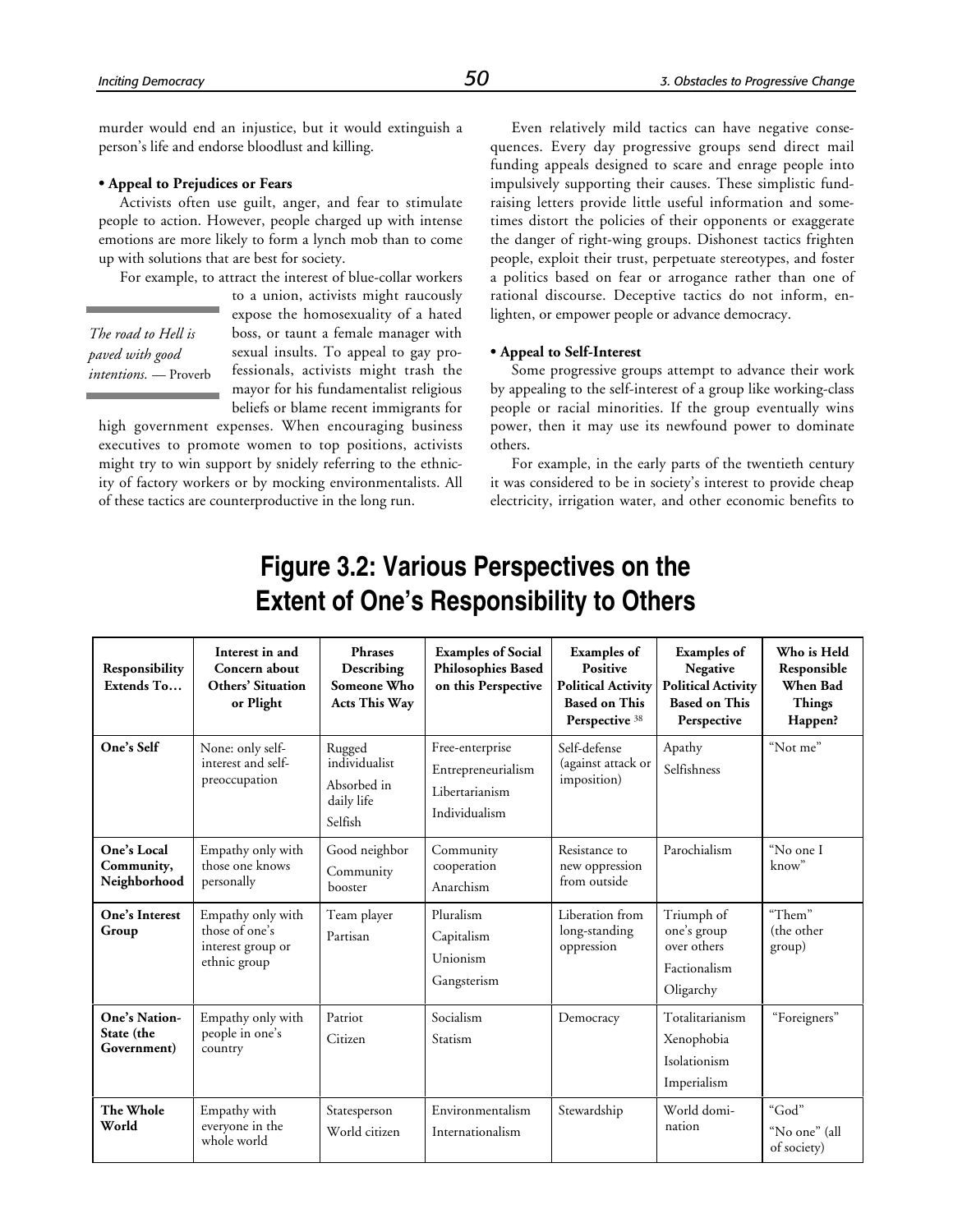rural farmers who made up a large part of the population. These subsidies helped poor farmers and ensured a steady source of cheap food for everyone. However, farmers now constitute a small percentage of the public, and many of these subsidies go to wealthy corporate farms that cause massive environmental damage. The subsidies are no longer good for society.

Figure 3.2 summarizes the ways people typically view their responsibility toward others. Narrowly focused perspectives tend toward selfishness, parochialism, factionalism, isolationism, or imperialism. Activists can avoid these problems only by adopting a broad orientation in which they look out for the interests of the whole world (including other species and the environment).

To bring about truly progressive change, activists must embody statesmanship, stewardship, self-sacrifice, and policies that help everyone. They must seek inclusive democracy, not just power or control for the activist camp or for a particular constituency.

#### **• Focus on Blame and Punishment**

Many progressive activists share the dominant societal ideology that the way to stop oppression is to find out who is to blame and attack, immobilize, destroy, or "retrain" them. But this perspective can easily lead to more oppression. In fact, this punishment-revenge-control model of change is the same one used by those who originally set up prisons, military schools, mental hospitals, and police forces. Though the founders of these institutions may have had good intentions, the institutions they created are now frequently bastions of oppression.

*Might doesn't determine who is right, only who is left.* — Bumper sticker

Punishment-revenge-control is also the essence of gang warfare and clan feuding — conflicts in which victory usually comes to those who are most ferocious and who have the most firepower. Since progressive activists usually

have less firepower than our opponents, we usually lose these battles. It is in our interest to fight in other ways.

# *OBSTACLE 5: SCARCITY OF PROGRESSIVE RESOURCES*

Fundamentally transforming society is an enormous enterprise. Millions of people must change their personal behavior as well as work in concert to change major societal institutions and transform cultural norms. This effort would require them to spend a significant amount of time and effort outside their daily routines.

However, the vast majority of people spend all their time just coping with immediate problems and living their daily lives. Immersed in a sick society and besieged by their own

daily traumas, most scurry from one task to another as best they can and then retreat to distracting entertainment (TV, movies, sports, travel) in their bits of spare time. Most of their money goes to essentials — or to things they consider essential for a decent life.

Under these circumstances, it is not unreasonable that so many people choose to delegate political responsibility to

others. As long as their lives are tolerable — that is, as long as they feel they have some degree of economic opportunity, security, and liberty — then most people will passively allow the power elite to maintain control.

*The mass of men lead lives of quiet desperation.* — Henry David Thoreau

This passivity then builds on it-

self: when people pay little attention to societal problems and political activities, they do not feel competent to make responsible decisions. They deliberately make a commitment to everyday life and delegate their political responsibility to leaders (the power elite) who "know more."39

As discussed above, members of the power elite mostly work to maintain the power and privileges of the upper classes, not to advance the common good. Since most people cannot and the elite will not, the burden of developing positive alternatives and moving society toward democracy falls on those few people willing and able to make the effort: progressive change activists.

However, the elite control the vast majority of society's assets (other than simple household items), so there is not much left for activists to tap.40 Consequently, progressive organizations are usually underfunded and overburdened. Many progressive activists volunteer time and money and

# **Who Is Politically Active?**

One researcher estimates "about 10–15 percent of the electorate may be counted as political activists — that is, people who are informed and active participants in organizations, parties, or campaigns — people who take some ongoing political responsibility as a feature of their lives." Another scholar believes only five percent of the U.S. population is politically sophisticated and involved.

Who are these informed and politically active people? Research indicates they are likely: (1) to have attended college; (2) to be part of the high-status, powerful part of society (wealthy, older men); (3) to have parents who inculcated a sense of civic duty, provided a model of political responsibility, and suggested one was capable of effectively acting in the political sphere; and/or (4) to be a member of an ethnic group, political party, or other social group with a political bent. They are typically people who have the skills and resources to make change and believe that either individually or collectively, they *can* have influence.<sup>41</sup>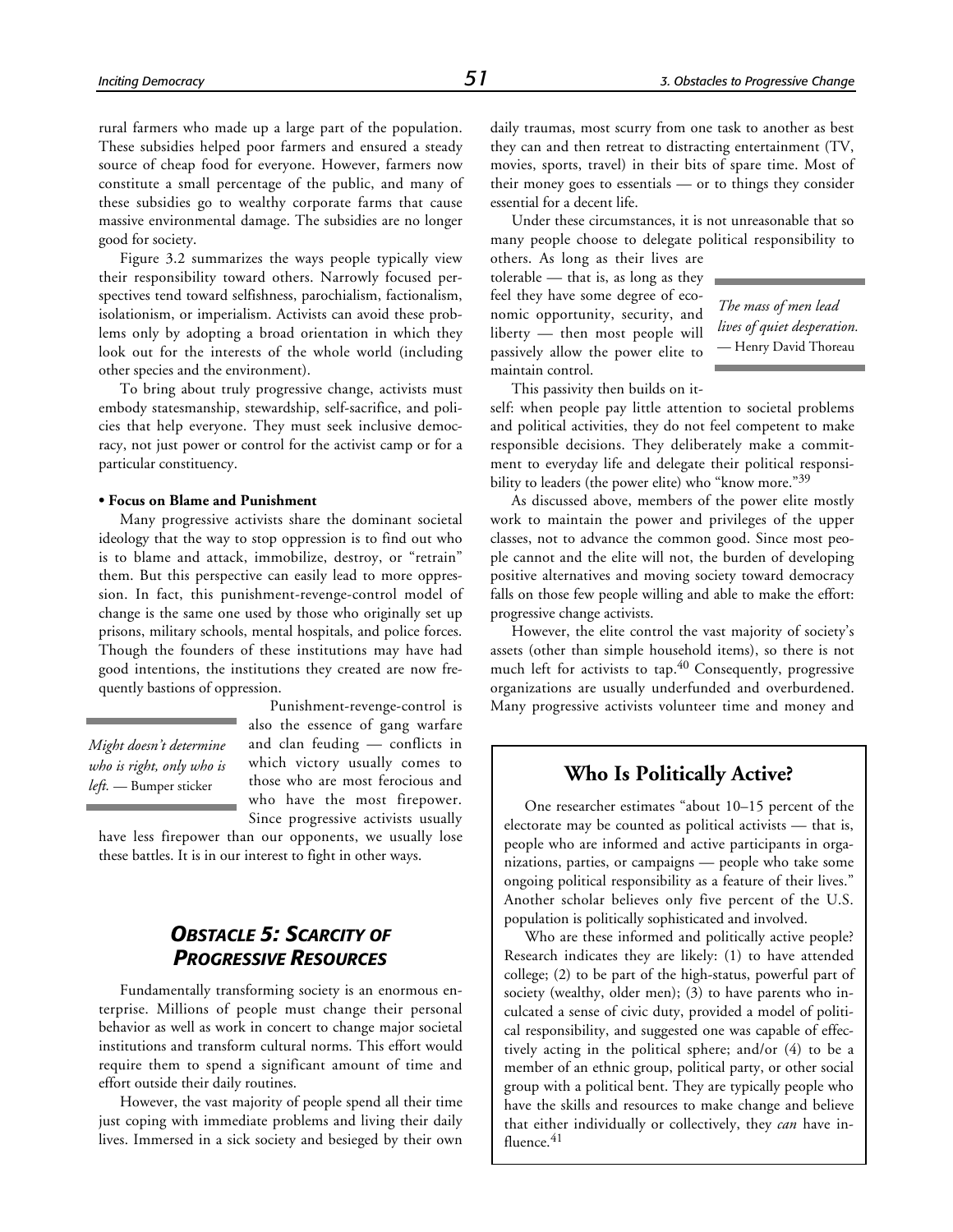receive nothing for their efforts beyond the satisfaction of working for a good cause. Paid activists typically work long hours and receive low wages and poor benefits.

#### **Living in the Cracks**

In times past, some activists managed to live on parttime work, disability payments, or Social Security. Others lived in cheap crash pads and grazed on the discards of our affluent society by dumpster diving for food and castoff clothes. Though poor, they had time to work for progressive social change. Other activists found a safe niche in the church, in academia, or by working for nonprofit organizations. However, recent conservative government policies have drastically shifted the nation's wealth to the rich and defunded social services and education — severely constricting these alternative sources of livelihood. In these tough times, there are few ways for activists to support themselves.

In the past, progressive activists also relied on liberal institutions for financial support as well as encouragement, education, office equipment, research materials, and safe places to meet, rest, work out strategy, and resolve internal problems without harassment. These institutions included liberal foundations, liberal churches (such as Quaker Meetings, Unitarian churches, and various black churches), progressive labor unions, progressive businesses, alternative schools, liberal colleges, and some government agencies. Unfortunately, most of these institutions are now wracked with their own internal problems and money woes and can no longer offer much support.

Activist poverty and scarce resources impose many limitations on progressive change organizations:

• Low-income activists are often immobilized by layoffs, transportation breakdowns, housing troubles, health or dental problems, injuries, crime, and family crises. They do not have the money that wealthier people use to avoid or overcome these problems.

### **Financial Independence**

To avoid financial dependence on the Southern white elite, the Black Freedom struggle of the 1960s relied instead on the financial and organizational self-sufficiency of independent black people such as church ministers and hairdressers. The struggle also relied on donations from white liberals in other parts of the country. Martin Luther King, Jr. spent much of his time speaking and raising funds around the country.

Some activists in the anti-war movement in the late '60s sold alternative newspapers to finance their activities. In the '70s and '80s, food co-ops, the progressive therapeutic community (therapists and body workers), and other alternative businesses provided employment and financial support for many activists. Colleges and universities have often provided a safe haven for a small number of progressive faculty and staff.

• Activists are continually tugged by other commitments to work, family, and friends. These obligations limit the time they can devote to progressive change and to developing the knowledge and skills necessary to do good work.

• Progressive activists are often drawn to more enticing work. Many activists in the United States have the opportunity to live adequate lives without involvement in change work. So activists voluntarily choose to work for change and to endure the hardships that accompany this work. If the work becomes too tedious or difficult for them, they can just stop. Those activists with the most skills are also usually the ones with the best opportunity to pursue lucrative and supportive conventional careers and hence have the greatest disincentives to devoting their lives to progressive change.

• Activists often burn out from overwork. Volunteer activists are especially vulnerable if they must also work fulltime at a conventional job to support themselves.

• Progressive organizations must devote a great deal of their efforts to recruiting volunteers and raising funds. In

# **Conflicts, Turf Battles, and Infighting**

Coming from different backgrounds and with different experiences, activists have diverse ideas about what needs to be changed and how to go about it. Immersed in a competitive culture and lacking the skills to work with others from diverse backgrounds, activists create a multiplicity of small groups. These groups sometimes duplicate each other's efforts, compete with other groups for limited funds and supporters, or even work at cross-purposes. Some activists believe they are the sole "vanguard of the revolution," and believe they must crush competing ideologies. Frustration at meager results — exacerbated by activists' internalized emotional wounds — leads some activists to bludgeon others for their real or imagined mistakes.

Conflict among human beings is inevitable and, when dealt with well, can be quite useful. Conflict can shine a light on fuzzy thinking and reveal the flaws in proposed solutions. But unless activists have the knowledge and skill to debate rationally and spar gently with each other, their conflicts can escalate into nasty feuds.

Struggles among progressives can destroy organizations and dishearten activists. Turf battles and infighting can create painful and long-enduring enmity among activists who might otherwise work effectively together. Since progressive resources are so scarce, squandering them on internecine battles is especially unfortunate.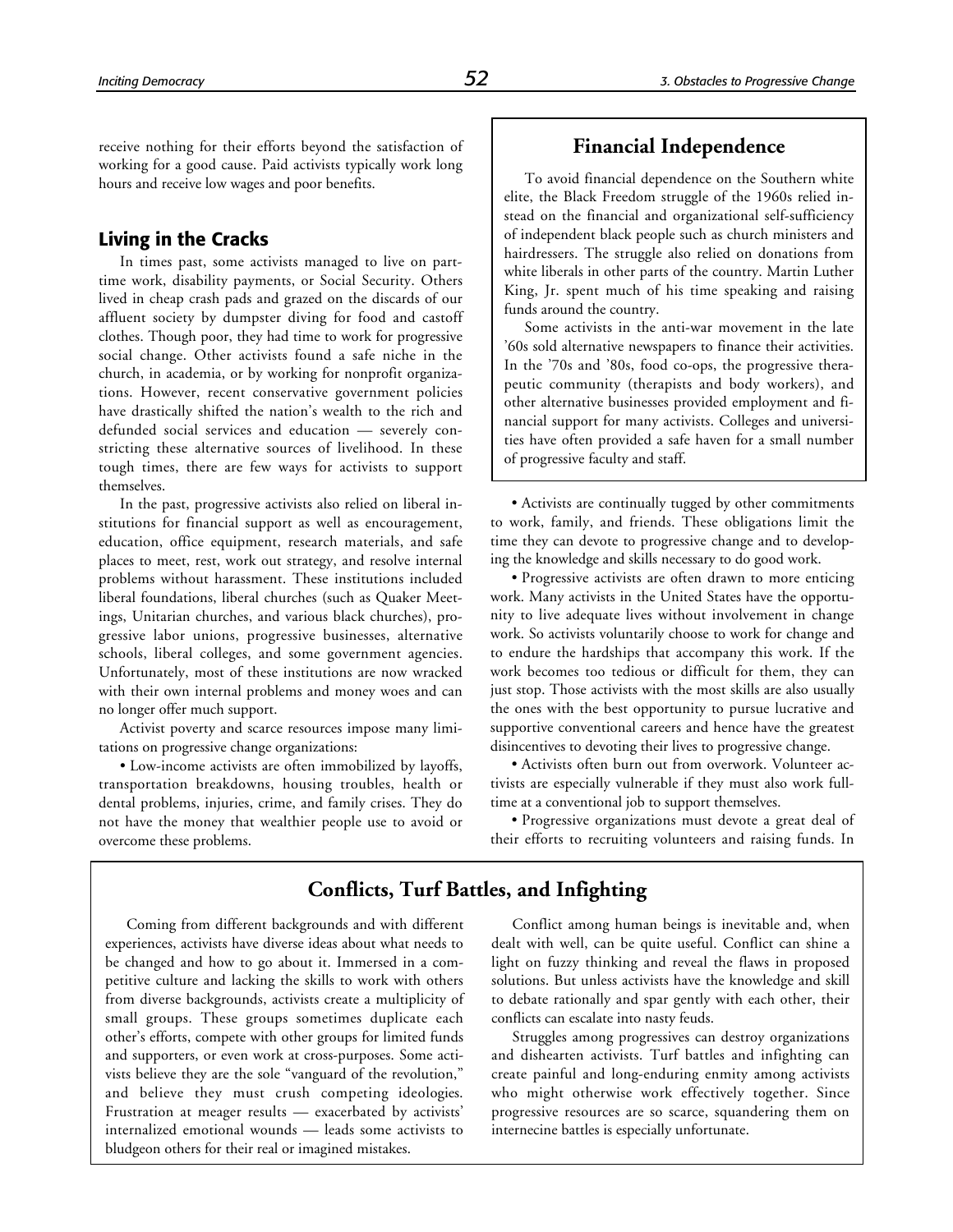my experience, progressive groups typically expend between one-quarter and one-third of all their time and money just raising funds.

• Progressive institutions that might be able to pass on the lore and practice of social change to new activists such as progressive political parties, libraries, museums, and activist schools — are almost nonexistent. Progressive groups, focused as they usually are on current change efforts, usually devote scant resources to these long-term organizational resources. Thus, the solutions they work out are often lost, and new change movements must painfully re–learn or re-invent them.

# **Scrambling for Money**

This desperate scramble for scarce resources has several other negative consequences:

• It encourages progressive groups to compete for resources rather than cooperate with one another.

• It entices progressive groups to use obnoxious fundraising methods like the inflammatory direct mail appeals mentioned above.

• It entices progressive groups to focus their outreach on people already supportive of change — "preaching to the choir" — instead of toward those they might sway to a new, progressive understanding.

• It forces progressive groups to cater to their supporters and volunteers. This is positive when it pushes organizations to be more democratic, accountable, and responsible. However, when donors and volunteers are ignorant or more conservative, it may bind groups to a simplistic analysis or a watered-down solution and stifle their most creative and effective work. Groups are especially sensitive to the desires of their most powerful and wealthy supporters who are often the least progressive.

• It entices progressive groups to shift their political stance to enlist the help of more powerful, but less progressive people like reporters, businesspeople, Congressmembers, and foundation directors. Groups cannot advocate fundamental change when their politics must fit within the norms of the established order.

#### **Inadequate Personal Support**

Besides financial resources, progressive activists also need cultural and personal support, but our society is not very sympathetic to them or their mission. Television, movies, and advertising generally laud those with a sharp wardrobe, cool accessories, and a sarcastic attitude who individually rebel (in proscribed ways) against square "family values." However, they typically belittle those who work for democracy, compassion, and real community or those who challenge militarism, consumerism, inequality, or domination.

Progressive activists also tend to get minimal personal support for their change work. Parents and friends often oppose their efforts. To obtain support, some activists im-

# **Lost Heritage**

Society seldom acknowledges the contribution of progressive activists, even when they bring about far-reaching social change. At best, society may extol the work of a single individual like Martin Luther King. Newspapers and history books usually only record the steps taken by the elite when they finally *respond* to social movement demands.

For example, years of progressive struggle won both the forty-hour workweek and the Social Security program, but most people assume these things have always existed or attribute them to the generosity of President Franklin Roosevelt.

Most people are unaware of progressive history or its importance in forcing the government to respond. New activists often have no idea how their activist forebears struggled and what they accomplished.

merse themselves in a tight community with other progressive activists, but then they risk losing touch with the rest of society.

To secure the emotional and financial support they need, some activists try to build their own hierarchical fiefdoms, manipulating and controlling less powerful activists. Others seek ego-enhancing fame by carrying out wild stunts. These actions usually accomplish nothing and may actually undermine real progressive change.

Some activists invoke one of the several glamorous images that society sometimes allows activists — that of morally pure saint, strident rebel, or wise sage — to attract disciples and admirers. But creating a just and humane society requires ending dependence and domination in all its forms, so this is not a good, long-term solution.

# **Advice from Friends and Relatives**

Rather than being praised for their virtuous efforts and encouraged to do even more, activists are often given advice like this:

 • *"The world is full of problems and it's always been that way. Why do you think you're so smart that you can change everything?"*

*• "If you want to be noble, why don't you become a doctor — you could help people and make a good living too."*

*• "Why do you feel you have to be the one to take on the world's problems? Leave it to the bigshots and the politicians who think they know what is best for us."*

*• "How can you be a good parent if you're running around the country saving the world?"*

*• "Hey dude, mellow out and be cool. Life's a beach."*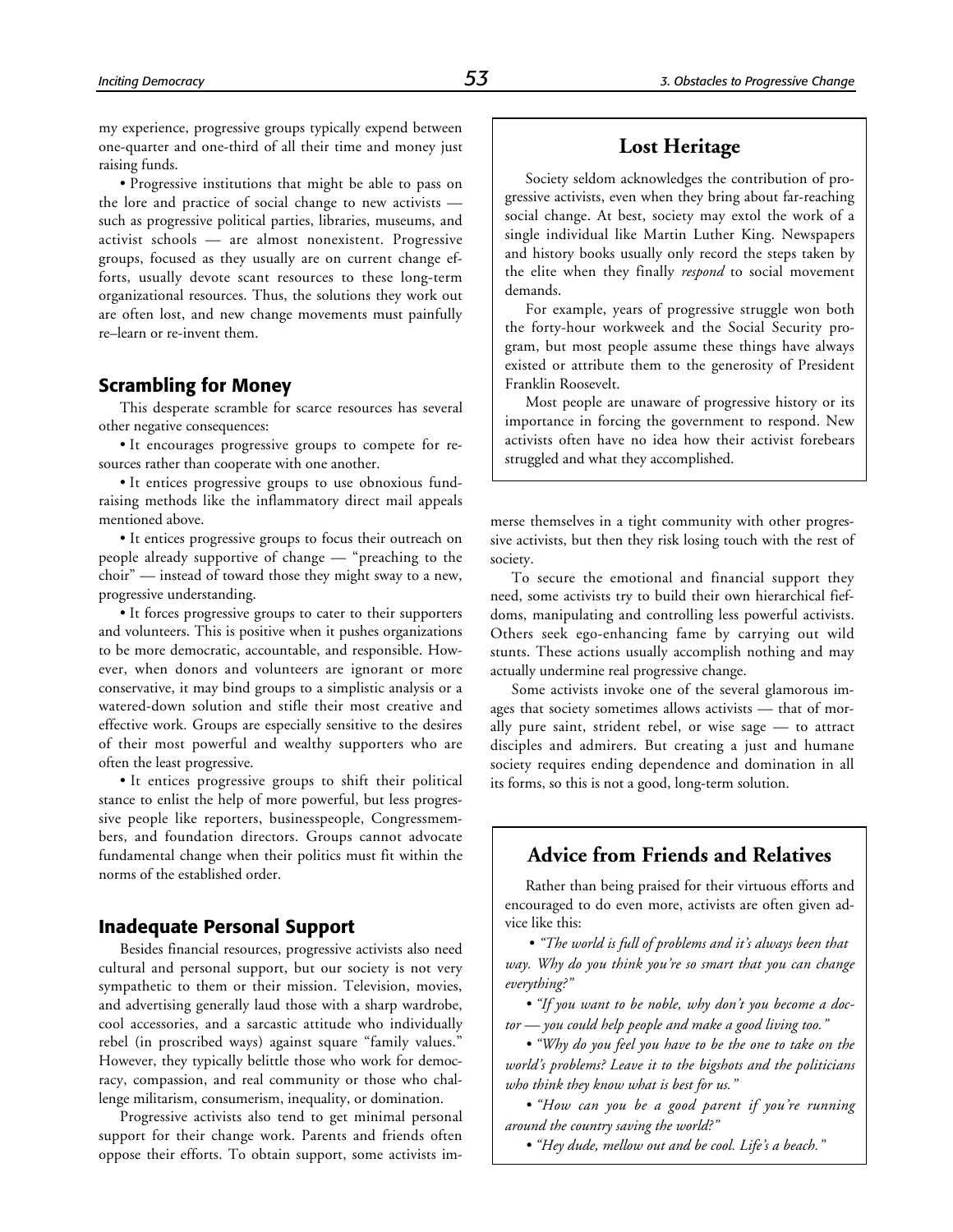#### **Burnout**

If a change organization includes many activists suffering from these afflictions, it generally becomes ineffectual plagued by lack of direction, fruitless activities, poor followthrough, and infighting. Exhausted or cynically disgusted, activists then drop out of the organization. Those few who keep plugging along feel powerless and exude hopelessness. Naturally enough, potential new activists are reluctant to join a group populated by such dreary people.

*We, the unwilling, led by the unknowing, are doing the impossible for the ungrateful. We have done so much, for so long, with so little, we are now qualified to do anything with nothing.* — Office Graffiti

After many tough battles, progressive organizations sometimes consist entirely of activists desperately trying to extract support from each other, but with none able to give to the others. These organizations accomplish little and soon collapse.

# *OVERCOMING THESE FIVE OBSTACLES*

In summary, the reason that progressive activists have not yet created a good society is not that they are unworthy to bring about positive change, they do not care enough, or they have impossible goals. Rather, it is simply that they lack the knowledge, skills, strength, and endurance to overcome the sizable opposition they face from the power structure, destructive cultural norms, dysfunctional emotional conditioning, and widespread ignorance. The size and breadth of these obstacles make them seem overwhelming. It is easy to feel hopeless when faced with this gigantic wall of opposition.

Still, though these obstacles are huge and intertwined with each other, they *can* be understood, untangled, and surmounted. The next seven chapters describe a way we could build a powerful and skillful counterforce capable of systematically addressing and overcoming every one of these hurdles.

# *NOTES FOR CHAPTER 3*

1 Of their many books, see especially C. Wright Mills, *The Power Elite* (Oxford: Oxford University Press, 1956, E169.

1.M64); G. William Domhoff, *The Powers that Be: Processes of Ruling Class Domination in America* (New York: Vintage-Random House, 1978, HN90 .E4D65 1979b); and G. William Domhoff, *Who Rules America Now?: How the "Power Elite" Dominates Business, Government, and Society* (New York: Touchstone-Simon & Schuster, 1983, HN90 .E4D652 1986). In his recent books, Domhoff uses the term "power structure" to denote the network of powerful people along with the powerful institutions they control.

 $<sup>2</sup>$  In a 1995 government survey, the majority of financial assets</sup> were owned by the 1% of households with the greatest net worth:

| <b>Asset Type</b>           | Top<br>1% | Next<br>9% | <b>Bottom</b><br>90% |
|-----------------------------|-----------|------------|----------------------|
| Stocks and Mutual Funds     | 51.4%     | 37.0%      | 11.6%                |
| <b>Financial Securities</b> | 65.9      | 23.9       | 10.2                 |
| Trusts                      | 49.6      | 38.9       | 11.5                 |
| <b>Business Equity</b>      | 69.5      | 22.2       | 8.3                  |
| Non-Home Real Estate        | 35.1      | 43.6       | 21.3                 |
| <b>Total for Group</b>      | 55.5      | 32.1       | 12.5                 |

Of those in the top 1%, 77.3% were 45 years old or older; 95.3% were non-Hispanic White and 3.9% were Asian. Most had attended college (16.5% had attended but not graduated, 29.1% had graduated, and 40.1% had graduated and also attended graduate school). The overwhelming majority were self-employed (71.1%) or professionals, managers, and administrators (23.5%). More than half (55.0%) rated their health as excellent.

Edward N. Wolff, "Recent Trends in the Size Distribution of Household Wealth," *Journal of Economic Perspectives* 12, no. 3 (Summer 1998): 140, 146. This data is based on the Survey of Consumer Finances conducted by the Federal Reserve Board.

 $3$  Michael Parenti has made this point and documented it quite well in several of his books.

4 Domhoff, G. William, *Who Rules America: Power and Politics in the Year 2000,* 3rd ed. (Mountain View, CA: Mayfield Publishing, 1998, HN90 .E4 D654 1998), p. 1.

5 Clearly, these questions are not absolutely definitive. The power elite is an amorphous group with no clear line separating its members from others. These questions are merely suggestive of the amount of prestige, wealth, and authority typically held by members of the power elite and of the level of influence they exert.

6 Kevin Phillips, in *The Politics of Rich and Poor: Wealth and the American Electorate in the Reagan Aftermath* (New York: Random House, 1990, HC110 .W4 P48 1990), documents the massive redistribution of wealth from the poor to the wealthy during the Reagan administration.

 $7$  There are various estimates of the size of the lobbying effort in Washington, DC:

"About 5,000 to 6,000 lobbyists are registered out of a total Washington lobbying population that has been estimated as high as 80,000." Washington Post Wire Service, "Senate OKs Tighter Rules for Lobbyists," *San Jose Mercury News*, 7 May 1993.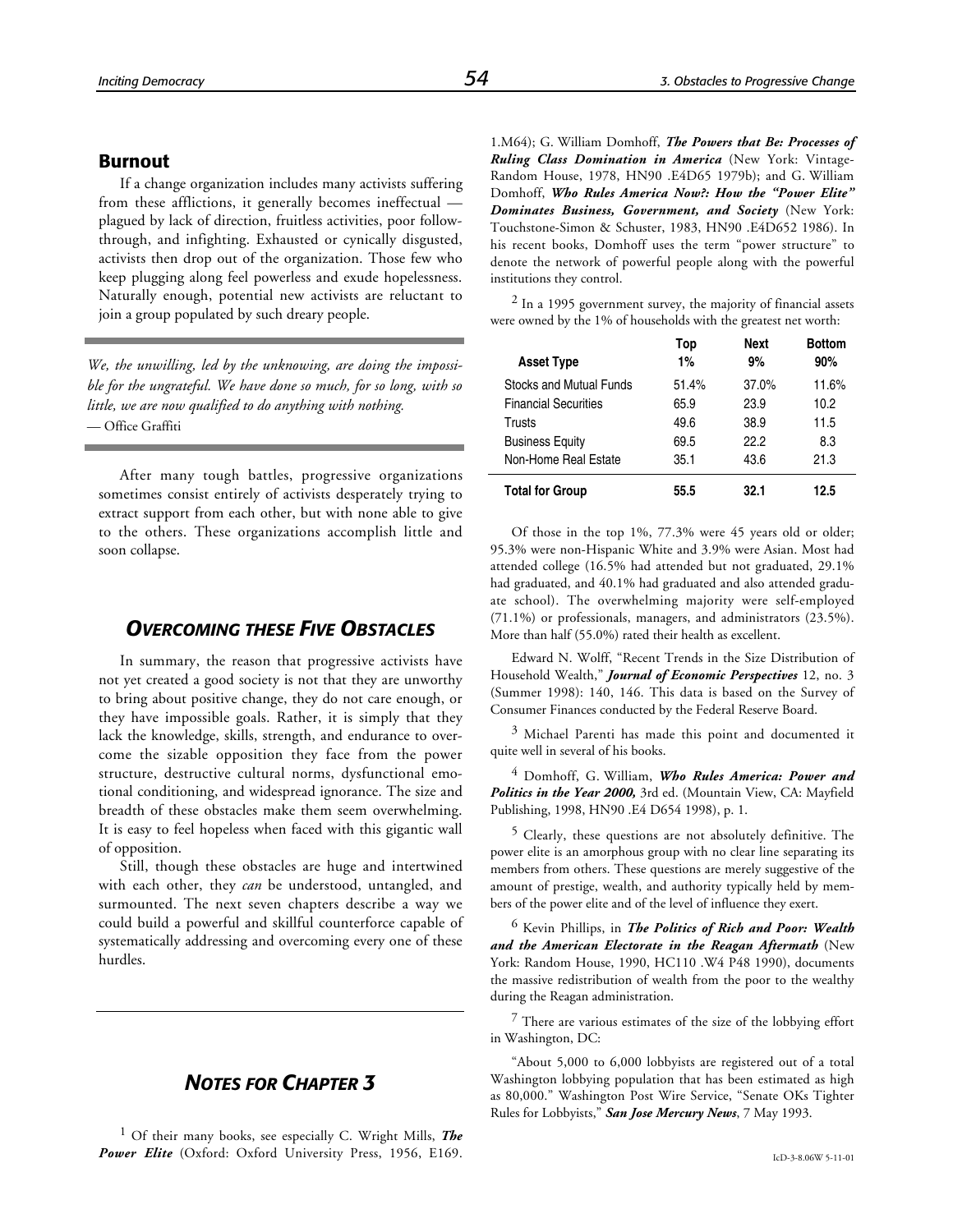"…more than two-thirds of Washington's nearly 14,000 lobbyists [are] unregistered, according to the General Accounting Office." Washington Post Wire Service, "House Takes Up Lobbying Reform Bill," *San Francisco Chronicle*, 25 November 1995.

Associated Press, "Special Interests' Spending Disclosed," *San Francisco Chronicle*, 23 September 1996:

Corporations, trade groups, unions and other special interests spent at least \$400 million trying to influence the federal government in the first half of 1996, according to an analysis of the first disclosures under a new lobbying law…

The figure is the most comprehensive estimate yet of amounts special interests spend on lobbying official Washington, but experts say it is probably conservative.

"I don't think you're at all out of bounds with the thought of a billion-dollar-a-year-industry," said Ron Shaiko, an American University professor who teaches lobbying.

This article further reports the top 10 spenders among groups that reported lobbying expenses for the first half of 1996:

|                                           | <b>S</b> Millions |
|-------------------------------------------|-------------------|
| <b>Philip Morris</b>                      | 11.3              |
| American Medical Association              | 8.5               |
| U.S. Chamber of Commerce                  | 7.5               |
| General Motors                            | 6.9               |
| Christian Coalition                       | 5.9               |
| General Flectric                          | 5.3               |
| <b>Chemical Manufacturers Association</b> | 4.5               |
| AT&T                                      | 4.3               |
| Pfizer                                    | 4.2               |
| Citicorp                                  | 42                |
|                                           |                   |

**Total for Top Ten: !The Formula Not In Table**

8 Ben Bagdikian, in *The Media Monopoly*, 5th ed. (Boston: Beacon Press, 1997, P96 .E252U625 1997), reports that ten corporations now control most of America's daily newspapers, magazines, radio, television, books, and movies. He also documents the many ways this restricts coverage of important issues.

<sup>9</sup> Randolph T. Holhut, in "A Horrible Year for Journalism," opinion column, *San Francisco Bay Guardian*, January 6, 1999: 11, summarizes the problem by describing what happened to four reporters: Gary Webb, who reported on the CIA-backed Nicaraguan contras' role in introducing crack cocaine into South Central Los Angeles; Mike Gallagher who reported on the abuses in Honduras of Chiquita Brands International (poisoning, bullying, and sometimes killing farmworkers); and April Oliver and Jack Smith, who reported that U.S. forces used sarin nerve gas to kill American defectors in Laos during the Vietnam War:

The fates of Webb, Gallagher, and Oliver and Smith have one common thread. They all took on powerful institutions, the essential facts of their stories were all true, and all of their bosses abandoned them and discredited their work when the powerful institutions in those stories raised a fuss.

The message this sends to other reporters is clear: stick to safe, innocuous stories and stay away from anything that might cause trouble for the military-industrial complex or multinational corporations.

10 Jeff Cohen, Executive Director of Fairness and Accuracy in Reporting (FAIR) explores this "propaganda of the center" in "Propaganda from the Middle of the Road: The Centrist Ideology of the News Media," *Extra!* 2, no. 4 (October/ November 1989).

11 Philip J. Trounstein and Terry Christensen, in *Movers and Shakers: The Study of Community Power* (New York: St. Martin's Press, 1982, JC330 .T86), describe the reputational methodology for determining the identity of the elite in a community. As an example, they conducted a study of the elite in San Jose, California.

12 G. William Domhoff, *The Powers that Be: Processes of Ruling Class Domination in America* (New York: Vintage-Random House, 1978, HN90.E4D65 1979b), pp. 109–117. This account relies on Stephen K. Bailey, *Congress Makes a Law* (New York: Columbia University Press, 1950), pp. 23–24.

 $13$  Marxists would argue that capitalism requires a reserve army of the unemployed, but the very low rates of unemployment found in many European countries challenges this argument.

14 Donald L. Barlett and James B. Steele, *America: Who Really Pays the Taxes?* (New York: Simon and Schuster, Touchstone, 1994, HJ2381 .B37 1994). Barlett and Steele also document the history of tax law and detail recent changes: who wrote each piece of legislation, who lobbied for changes, who made campaign donations, and so forth.

Another good summary of the history of income taxes can be found in Sam Pizzigati, *The Maximum Wage: A Common-Sense Prescription for Revitalizing America by Taxing the Very Rich* (New York: Apex Press, 1992, HC110 .I5P59 1992).

15 Quoted in "Beautiful Dreamer: Is Phil Gramm Right About 1950?" *Too Much*, Summer 1995: 2, Council on International and Public Affairs (Suite 3C, 777 United Nations Plaza, New York 10017).

16 Federal Reserve data for 1989 quoted in Keith Bradsher, "Gap in Wealth in U.S. Called Widest in West," *New York Times*, April 17, 1995, p. A1.

More recent figures indicate that the share of all wealth owned by the bottom 80 percent dropped to 16.1 percent in 1995. In this year, the top 1 percent of the population had about the same amount of wealth (38.5 percent) as the bottom 95 percent (39.7 percent); 18.5 percent of households had zero or negative net worth.

| <b>Percentage Share</b><br>of Net Worth Held by | Percent of<br>All Wealth | Percent of<br><b>All Financial Wealth</b> |
|-------------------------------------------------|--------------------------|-------------------------------------------|
| Top $1%$                                        | 38.5%                    | 47.2%                                     |
| Next 4%                                         | 21.8                     | 24.6                                      |
| Next 5%                                         | 11.5                     | 11.2                                      |
| Next 10%                                        | 12.1                     | 10.1                                      |
| Top 20%                                         | 83.9                     | 93.0                                      |
| 2nd 20%                                         | 11.4                     | 6.9                                       |
| 3rd 20%                                         | 4.5                      | 1.4                                       |
| Bottom 40%                                      | 0.2                      | $-1.3$                                    |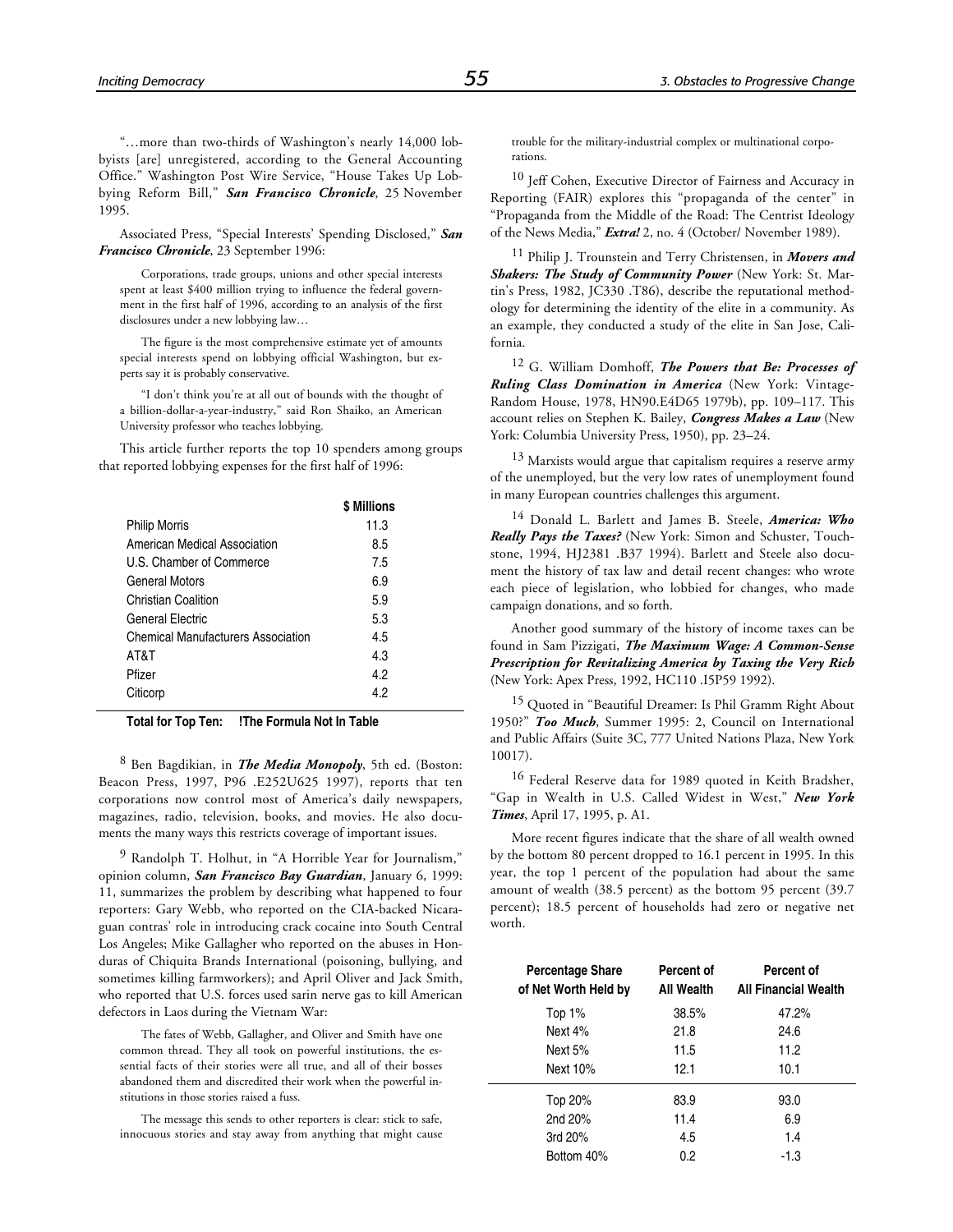Subtracting net equity in owner-occupied housing, the top 1% owned 47.2% of all financial wealth in 1995 and the top 20% owned 93.0% of all financial wealth; 28.7% of households had zero or negative financial wealth.

In 1995, each of the families in the top 1% had a net worth of \$2.4 million or more, and each of the families in the top 10% had a net worth of \$352,000 or more. Each of the families in the top 20% had a net worth of \$177,000 or more.

Edward N. Wolff, "Recent Trends in the Size Distribution of Household Wealth," *Journal of Economic Perspectives* 12, no. 3 (Summer 1998): 131–150, especially p. 136.

17 An annual return of 10% on a billion dollars yields \$100 million/year or about \$548,000 in two days. Someone earning \$5.15/hour (the minimum wage in 1999) makes \$206/week or \$10,712 in a year. In fifty years she would make about \$535,600.

"The assets of the [world's] top three billionaires are more than the combined GNP of all least developed countries and their 600 million people." United Nations Development Programme, *Human Development Report, 1999* (New York: Oxford University Press, 1999, HD72 .H85 1999), p. 3.

[<http://www.undp.org/hdro>](http://www.undp.org/hdro)

<sup>18</sup> See, for example, Edward S. Herman and Noam Chomsky, *Manufacturing Consent: The Political Economy of the Mass Media* (New York: Pantheon Books, 1988, P95.82 .U6H47 1988).

After studying U.S. military and covert intervention in over seventy nations since World War II, William Blum concludes:

The engine of American foreign policy has been fueled not by a devotion to any kind of morality, but rather by the necessity to serve other imperatives, which can be summarized as follows:

• making the world safe for American corporations;

• enhancing the financial statements of defense contractors at home who have contributed generously to members of congress;

• preventing the rise of any society that might serve as a successful example of an alternative to the capitalist model;

• extending political and economic hegemony over as wide an area as possible, as befits a "great power."

William Blum, "A Brief History of U.S. Interventions: 1945 to the Present," *Z Magazine* 12, no. 6 (June 1999): 25–30. This article is based on his book, *Killing Hope: US Military and CIA Interventions Since World War II* (Monroe, ME: Common Courage Press, 1995, JK468 .I6B59 1995), revised and expanded edition of: *The CIA: A Forgotten History* (London: Zed Books, 1986).

[<http://members.aol.com/bblum6/American\\_holocaust.htm>](http://members.aol.com/bblum6/American_holocaust.htm)

19 Excerpt of a speech posted on the Federation of American Scientists web site: [<http://www.fas.org/man/smedley.htm>](http://www.fas.org/man/smedley.htm)

20 Brian Glick, *War at Home: Covert Action Against U.S. Activists and What We Can Do About It* (Boston: South End Press, 1989, HV8141 .G57 1988) summarizes how the government's COINTELPRO program waged covert action against activists in the 1960s and how similar efforts were directed against activists working on Central America issues in the 1980s.

David Helvarg, *The War Against the Greens: The Wise Use Movement, the New Right, and Anti-Environmental Violence* (San Francisco: Sierra Club Books, 1994) recounts recent terrorism directed at environmentalists including the Bari/Cherney example.

For a history of government and business harassment of progressive activists from the beating of Wobblies to the blacklists of the 1950s and the COINTELPRO program in the 1960s, see Robert Goldstein, *Political Repression in Modern America: 1870 to the Present* (Cambridge, MA: Schenkman Publishing, 1977, JC599 .U5G58).

Also, see the books listed in Chapter 12 under the heading of Suppression of Activists.

21 For an extensive discussion of norms and cultural change, see Robert F. Allen with Charlotte Kraft and the staff of the Human Resources Institute, *Beat the System!: A Way to Create More Human Environments* (New York: McGraw-Hill, 1980, HM101 .A574).

22 Lewis Mumford observed that industrial society transformed all these sins except sloth "into a positive virtue. Greed, avarice, envy, gluttony, luxury, and pride [are] the driving forces of the new economy." Lewis Mumford, *The Transformations of Man* (1956; reprint New York: Harper & Row, Torchbooks, 1972, CB53 .M82 1956), p. 104.

 $^{23}$  The 3,000 marketing messages per day statistic comes from the Media Foundation, Adbusters web site, accessed January 12, 1999: [<http://www.adbusters.org/campaigns/media-index.html>](http://www.adbusters.org/campaigns/media-index.html)

The Media Foundation can also be reached at 1243 West 7th Avenue, Vancouver, BC V6H 1B7 Canada, (604) 736-9401.

"One analyst estimates that the typical American is exposed to 50–100 advertisements each morning before nine o'clock. Along with their weekly 22-hour diet of television, American teenagers are typically exposed to 3–4 hours of TV advertisements a week, adding up to at least 100,000 ads between birth and high school graduation." Alan Durning, "Asking How Much is Enough," *State of the World, 1991: A Worldwatch Institute Report on Progress toward a Sustainable Society*, Project Director, Lester R. Brown (New York: Norton, 1991, HC59 .S733 1991), p. 163. For ads in the morning, he cites Andrew Sullivan, "Buying and Nothingness," *The New Republic*, May 8, 1989; for the data on teenagers (aged 12–17), he cites John Schwartz, "Stalking the Youth Market," *Newsweek Special Issue*, June 1990; his childhood total estimates were based on Action for Children's Television, Boston, MA, private communication, October 17, 1990.

TV-Free America estimates children watch 30,000 TV commercials each year. They also report that the average American child sees 200,000 violent acts on TV by age 18 including 16,000 murders. TV-Free America web site, accessed January 12, 1999: [<http://www.tvfa.org/stats.htm>](http://www.tvfa.org/stats.htm)

TV-Free America can also be reached at 1611 Connecticut Avenue, NW, Suite 3A, Washington, DC 20009, (202) 887-0436.

 $24$  A review of 27 studies on the impact of sexual abuse of female children found that "long-term effects include depression and self-destructive behavior, anxiety, feelings of isolation and stigma, poor self-esteem, difficulty in trusting others, a tendency toward revictimization, substance abuse, and sexual maladjustment." Angela Browne and David Finkelhor, "Impact of Child Sexual Abuse: A Review of the Research," *Psychological Bulletin* 99, no. 1 (1986): 66–77.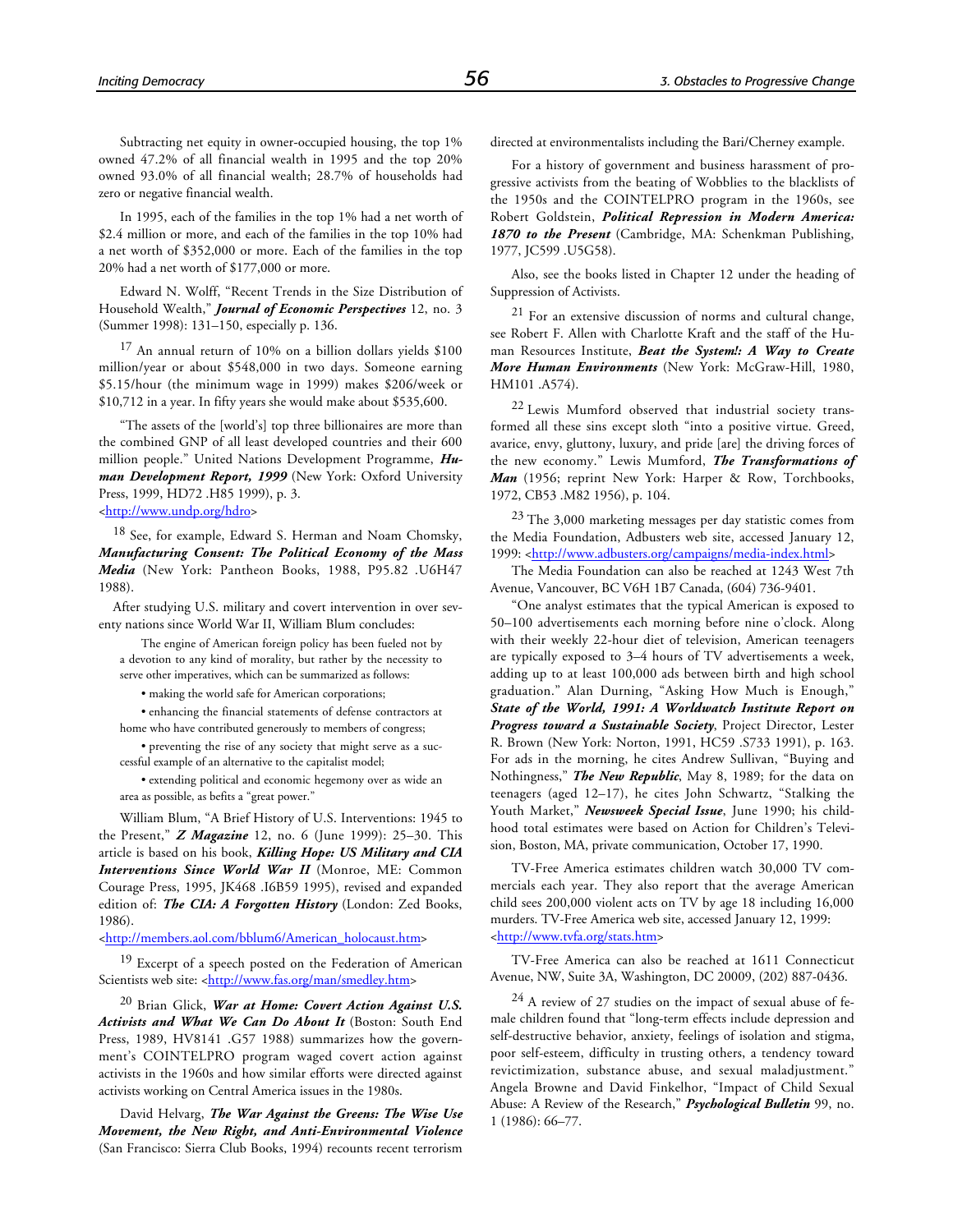A more recent review of 32 studies found that "adult women with a history of childhood sexual abuse show greater evidence of sexual disturbance or dysfunction, homosexual experiences in adolescence or adulthood, depression, and are more likely than nonabused women to be revictimized. Anxiety, fear, and suicidal ideas and behavior have also been associated with a history of childhood sexual abuse but force and threat of force may be a necessary concomitant." Joseph H. Beitchman, Kenneth J. Zucker, Jane E. Hood, Granville A. daCosta, Donna Akman, and Erika Cassavia, "A Review of the Long-term Effects of Child Sexual Abuse," *Child Abuse & Neglect* 16 (1992): 101–118.

25 One study found that children who experience severe violence in the home are approximately three times as likely as other children to use drugs and alcohol, get into fights, and deliberately damage property. This study also found that abused and neglected children are four times as likely to steal and to be arrested. Richard J. Gelles and John W. Harrop, "The Nature and Consequences of the Psychological Abuse of Children: Evidence from the Second National Family Violence Survey," paper presented at the Eighth National Conference on Child Abuse and Neglect, Salt Lake City, Utah, October 24, 1989.

In this same 1985 survey of 3,346 U.S. parents, 63% of parents reported they used verbal aggression — such as swearing at or insulting their child — at least once in the previous year. More than a third of parents who used verbal aggression reported they did so more than eleven times during the year. Researchers found that the more parents used verbal aggression, the greater was the probability of their child being physically aggressive, delinquent, or having interpersonal problems. This relationship applied both to children who were physically punished as well as those who were not. Yvonne M. Vissing, Murray A. Straus, Richard J. Gelles, and John W. Harrop, "Verbal Aggression by Parents and Psychosocial Problems of Children," *Child Abuse & Neglect* 15, no. 3 (1991): 223–238.

Another study of 4,000 adolescents aged 12–17 found that nearly 30 percent of sexual assault victims developed Posttraumatic Stress Disorder (PTSD) and 20 percent still suffered from it. Typical symptoms of PTSD are anxiety attacks, nightmares, and difficulty sleeping. Of those physically assaulted, 23% developed PTSD and 15% still suffered from it. Of those who had witnessed serious violence, 15% developed PTSD. Dean Kilpatrick and Benjamin Saunders, "The Prevalence and Consequences of Child Victimization," U.S. Department of Justice, Office of Justice Programs, National Institute of Justice, NIJ Research Preview, Report Number FS 000179, April 1997, 2 pages.

#### [<http://www.ncjrs.org/pdffiles/fs000179.pdf>](http://www.ncjrs.org/pdffiles/fs000179.pdf)

The studies cited in the note above and the note below also document the consequences of childhood abuse or neglect.

26 Psychotherapist Alice Miller, in *For Your Own Good: Hidden Cruelty in Child-Rearing and the Roots of Violence*, Hildegarde and Hunter Hannum, trans. (New York: Farrar Straus Giroux, 1983, HQ769 .M531613 1983; originally published in German as *Am Anfang war Erziehung*, 1980), convincingly argues that oppressive childrearing practices — employed to beat the willfulness out of children ("spare the rod and spoil the child") — lead to adults who are docile, servile, and unfeeling. Repressing their feelings of anger, pain, and fear, they often are completely unaware of what was done to them. They are then ripe for exploitation by dictators like Adolph Hitler who can easily manipulate their obsequiousness and suppressed anger and induce them to fight wars and engage in mass murder:

People with any sensitivity cannot be turned into mass murderers overnight. But the men and women who carried out "the final solution" did not let their feelings stand in their way for the simple reason that they had been raised from infancy not to have any feelings of their own but to experience their parents' wishes as their own. These were people who, as children, had been proud of being tough and not crying, of carrying out all their duties "gladly," of not being afraid — that is, at bottom, of not having an inner life at all. (p. 81)

A growing body of research supports the concept of an intergenerational transmission of violence (also called the "cycle of violence") that begins with child abuse and neglect.

For example, one recent national study of 900 people who had been victims of physical and sexual abuse or neglect before the age of 12 were compared with 670 non-victims. It found that victimization increases the chances of later juvenile delinquency and adult criminality by 57%. It also found that physical abuse almost doubles the chances of later being arrested for a violent crime and severe neglect increases the chances by 55%. Michael G. Maxfield and Cathy Spatz Widom in "The Cycle of Violence Revisited 6 Years Later," *Archives of Pediatric and Adolescent Medicine* 150 (April 1996): 390–395.

Another analysis of the same data found that the 153 children who had been sexually abused were 27.7 times more likely to be arrested for prostitution as an adult than non-victims. Cathy Spatz Widom, *Victims of Childhood Sexual Abuse — Later Criminal Consequences*, NIJ Research in Brief Series, U.S. Department of Justice, Office of Justice Programs, National Institute of Justice, Report Number NCJ 151525, March 1995, 8 pages. [<http://www.ncjrs.org/pdffiles/abuse.pdf>](http://www.ncjrs.org/pdffiles/abuse.pdf)

Another study found that 68 percent of 300 incarcerated male felons in a New York State medium security prison reported they had been subjected to some form of harsh victimization in early childhood (before age 12). The study found that about 35% reported severe childhood physical abuse, 14% reported sexual abuse, 16% reported life-threatening neglect, and 23% reported experiencing multiple forms of abuse and neglect. About 26% of the sex offenders reported sexual abuse. Robin Weeks and Cathy Spatz Widom, "Self-Reports of Early Childhood Victimization Among Incarcerated Adult Male Felons," *Journal of Interpersonal Violence* 13, no. 3 (June 1998): 346–361. This report is also summarized in Robin Weeks and Cathy Spatz Widom, *Early Childhood Victimization Among Incarcerated Adult Male Felons*, NIJ Research Preview, U.S. Department of Justice, Office of Justice Programs, National Institute of Justice, Report Number FS 000204, April 1998.

#### [<http://www.ncjrs.org/txtfiles/fs000204.txt>](http://www.ncjrs.org/txtfiles/fs000204.txt)

Many older studies provide additional evidence that physical abuse, sexual abuse, and neglect of children as well as children witnessing violent behavior in person or on television causes some — perhaps many — of them to be aggressive in infancy and childhood, to be delinquent in adolescence, to be abusive and violent in adulthood, or to be withdrawn and suicidal in adolescence and adulthood. Unfortunately, most of these older studies have methodological flaws that prevent drawing any firm conclusions. Cathy